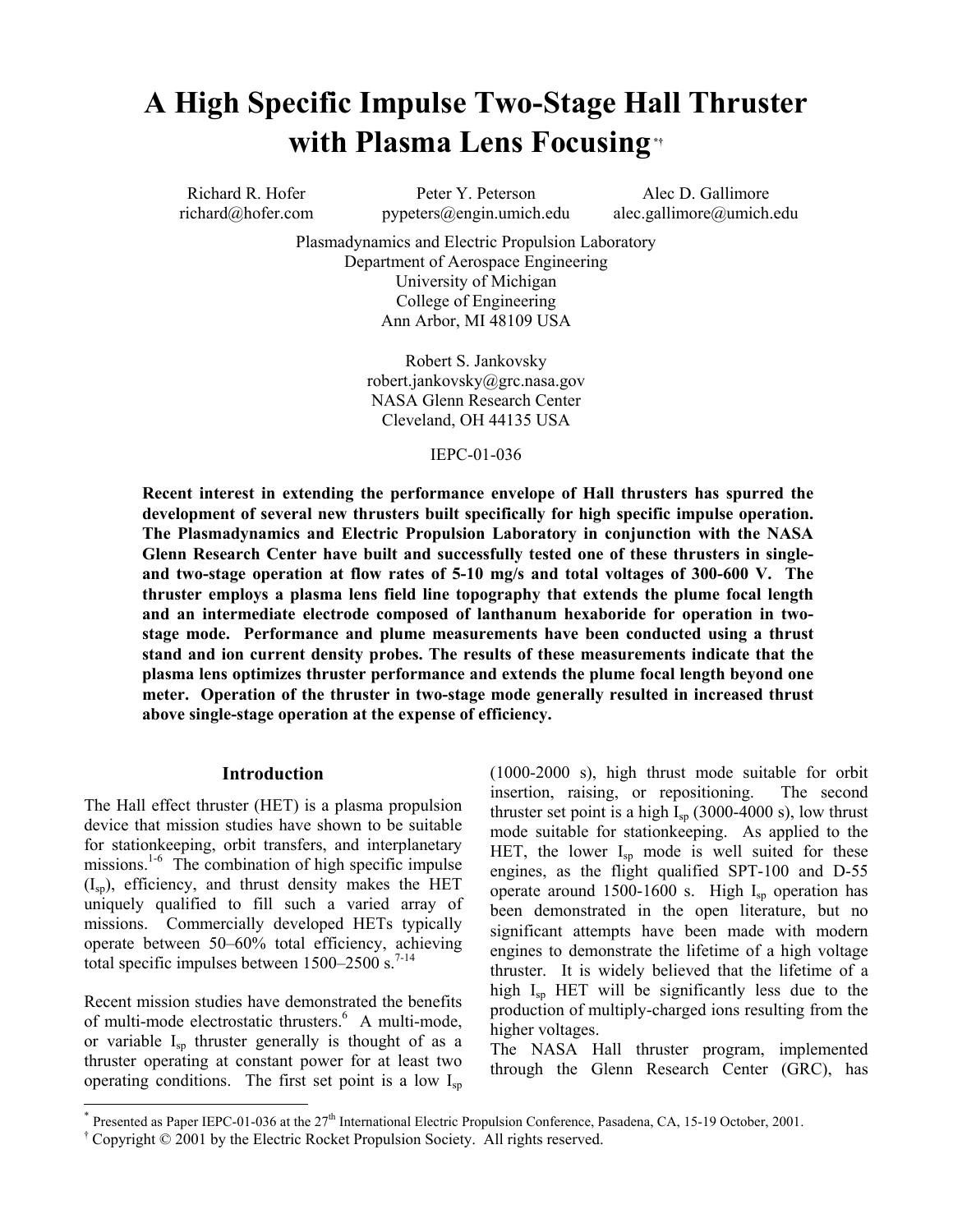recently awarded several contracts to explore the possibility of extending the operational envelope of HETs from the current state-of-the art.<sup>15</sup> These efforts have included investigations of operating HETs at an  $I_{sp}$  as low as 1000 s and as high as 4100 s. In the low Isp regime, General Dynamics has demonstrated multimode operation of the BPT-4500 by operating at 125 V and 45% total efficiency and 350 V and 62% total efficiency using a variable focus plasma lens.<sup>16</sup> In the high  $I_{\rm sn}$  regime, two contracts were awarded to develop thrusters with performance characteristics similar to the NSTAR gridded ion thruster. The first supplier was the Boeing Corporation, which subcontracted the work to TsNIIMASH and subsequently delivered an anode layer thruster (TAL), the D-80. The second supplier was the Atlantic Research Corporation, which subcontracted the work to Fakel. This device was a magnetic layer thruster, or SPT, and was named the SPT-1. Both thrusters have been operated at GRC at maximum voltages of 1250 and 1700 V for the SPT-1 and D-80, respectively.<sup>17-18</sup> The SPT-1 demonstrated an  $I_{sp}$  range of 1600-3700 s, while the D-80 demonstrated a range of 1600-4100 s. Both thrusters exhibited a range of voltages where the anode efficiency was maximized. This voltage was between 500-800 V depending on the mass flow rate.

This paper reports on a third thruster built to explore high  $I_{\rm SD}$  operation. The thruster was built jointly by the University of Michigan Plasmadynamics and Electric Propulsion Laboratory (PEPL) and GRC. It is designated the P5-2 because of the heritage to the single-stage P5, which was built by PEPL and the Air Force Research Laboratory (AFRL).<sup>19</sup> Figure 1 is a photograph of the thruster before it was first operated. The P5-2 is a SPT-type thruster that has been built to incorporate an emissive intermediate electrode to operate as a two-stage HET. The emissive second stage concept provides for an additional source of electrons upstream of the peak magnetic field in order to increase the ionization efficiency of the thruster. The P5-2 also incorporates a plasma lens field line topography to improve plume focusing and a radial trim coil to allow for *in situ* control of the magnetic field topography.



**Figure 1** – Photograph of the P5-2, a High Specific Impulse Two-Stage Hall Thruster with Plasma Lens Focusing.

In the following, a review of two-stage HETs, plasma lens focusing, and the use of trim coils is discussed. The implementation of these concepts in the development of the P5-2 is then presented, followed by a brief review of the performance and plume characteristics of the thruster to date.

## **Two-Stage Hall Thrusters**

In the single-stage HET, shown schematically in Figure 2, ions are accelerated by an axial electric field established between a downstream cathode and an upstream anode. An *essentially* radial magnetic field is applied in an annular discharge chamber that impedes the motion of migrating electrons due to the crossed electric and magnetic fields creating an azimuthal closed electron drift, the Hall current. Propellant is injected at the anode and collisions in the closed drift region create ions that are then accelerated producing thrust.7-8 The ionization and acceleration processes in such a thruster are closely linked, which apparently limits the maximum efficiency of the device to somewhere between 500-800 V, as evidenced in the operation of the D-80 and the SPT-1 recently at GRC.<sup>∗</sup>

 $\overline{a}$ 

<sup>∗</sup> This observation is based on the operation of modern xenon thrusters. There are examples in the open literature that do not show a peak in the efficiency with voltage. $2<sup>1</sup>$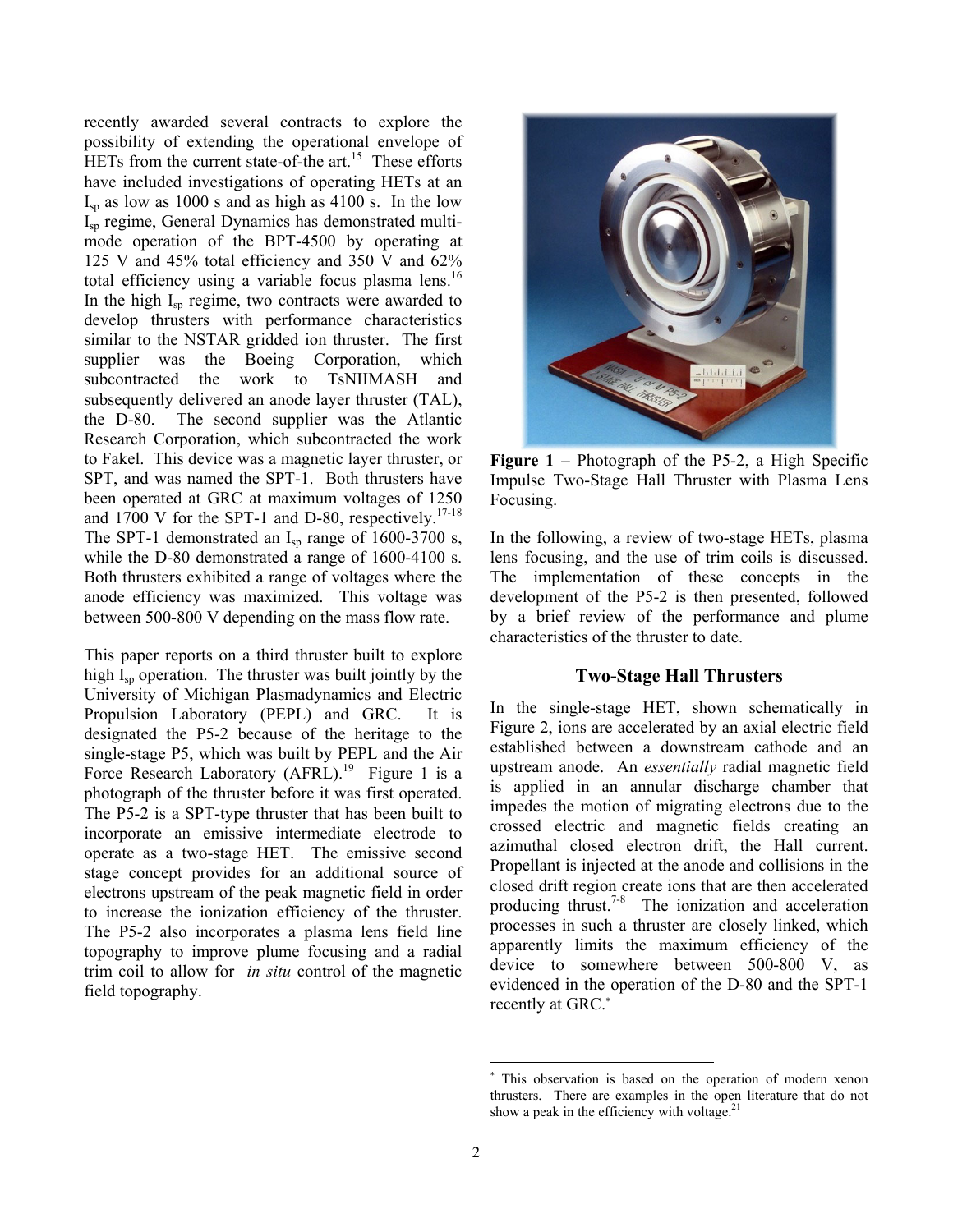

**Figure 2** – Schematic of a HET.

Ionization and acceleration can be made more independent by the introduction of an intermediate electrode in the channel, a two-stage HET. Figure 3 is a schematic of a two-stage HET. The intermediate electrode acts as the cathode for the ionization stage and the anode for the acceleration stage. The electrode may or may not be designed to emit electrons. Use of the electrode allows the ionization stage, also referred to as the discharge stage, to operate in a high-current, low-voltage mode optimized for maximum propellant utilization. Conversely, the acceleration stage then operates as a high-voltage, low-current stage minimizing electron backflow, thus maximizing acceleration efficiency. Such a configuration seems better suited for high-voltage thrusters  $(>=500 V)$ , as single-stage thrusters operating at lower voltages are able to efficiently utilize the energy of backstreaming electrons in the ionization process.<sup>7</sup>

In the 1960s and 1970s, two-stage SPTs and TALs were extensively investigated in the former Soviet Union.<sup>20-27</sup> The bulk of the work on two-stage engines appears to be with TALs under the direction of A.V.  $\overline{Z}$ harinov at TsNIIMASH.<sup>20</sup> The intended application for these thrusters was solar system exploration and are reported to have been operated at I<sub>sp</sub> values ranging from 2000-8000 s on a variety of propellants, including at least xenon, cesium, and bismuth. Near the end of the 1960s, a two-stage TAL operating on bismuth at up to 100 kW produced 8000 s specific impulse at an efficiency approaching 80%. The lifetime of this thruster was reportedly a few thousand hours. This thruster was also run on cesium and

xenon.<sup>20-21</sup> During the 1970s, thruster development gradually shifted to lower-power (1-10 kW), singlestage thrusters as the availability of multi-kW spacebased power supplies was not realized until the 1990s. In the 1990s, two-stage technology has gradually resurfaced at TsNIIMASH. Several of their thrusters, including at least the D-80, D-100, and TM-50 are designed to be two-stage devices.<sup>28-30</sup>



**Figure 3** – Schematic of a two-stage anode layer HET. 1) Propellant feed, 2) anode, 3) magnetic circuit, 4) magnet winding, 5) neutralizer, 6) acceleration stage potential, 7) ionization stage potential, 8) intermediate electrode. (Figure borrowed from Ref. 7)

The modern design philosophy at TsNIIMASH appears to favor an intermediate electrode that does not act as an electron emitter. In Ref. 28, it is stated that Lyapin showed that a "non-self sustaining discharge in [the] first stage is preferable." In such a configuration, the discharge voltage of the D-100-II, when operated below 50 V did not result in improvement in thrust efficiency. This phenomenon was attributed to the "additional discharge losses due to the insufficient energy of backstreaming electrons." Investigations at GRC on the D-80 have also shown little or no appreciable differences in the measured thrust when operating the discharge stage at voltages up to 200  $V<sup>17</sup>$ . This thruster generally exhibited a decrease in efficiency as the discharge voltage was increased from 0 V; i.e., single-stage operation was more efficient. Only at the lowest mass flow rates was the efficiency greater in two-stage versus single-stage operation. It seems that in the TALs utilizing non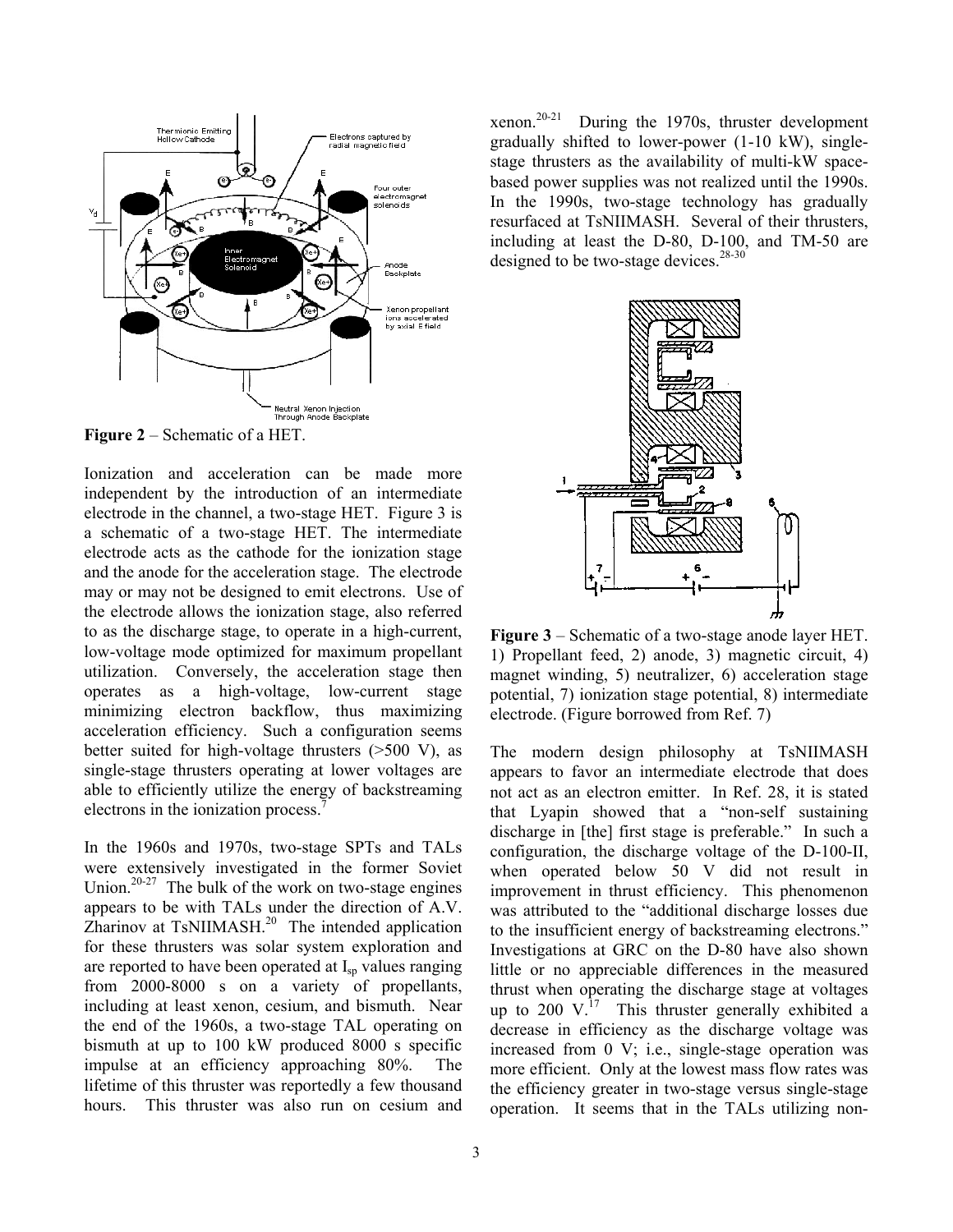emissive electrodes, the ionization and acceleration processes are still coupled due to the dependence of the discharge stage on backstreaming electrons.

The performance of the D-80 suggests that a discharge stage that does not depend on backstreaming electrons from the acceleration stage may be more effective in decoupling the ionization and acceleration processes. One of the earliest documentation of work with an emitting intermediate electrode appears in Ref. 22. Figure 4 shows a schematic of this device. Apparently, an electron source resembling a hollow cathode was inserted into the thruster as the intermediate electrode because "such a combination avoids the shortcomings of the usual two-stage accelerator with anode layer." This thruster was operated at discharge voltages from 120-250 V and acceleration voltages of 600-1400 V. Efficiencies on xenon greater than 60% were demonstrated above 1000 V, but were only 20% at 600 V.



**Figure 4** – The two-stage HET from Ref. 22 employed a hollow cathode to provide an electron source for the ionization stage. 1) Magnetic circuit, 2) Gas injector, 3) Anode, 4) Cathode, 5) Neutralizer. (Figure borrowed from Ref. 22).

Researchers in Japan investigated an alternative approach. This thruster was an SPT using an intermediate electrode composed of Barium Oxide (BaO), which was actively heated so that electron emission is achieved. $31$  This method differs from the hollow cathode approach in that the electrode is a circular ring placed directly inside the discharge

chamber. Their results are shown in Figure 5, where data for three thruster configurations are shown. These are single-stage operation, two-stage operation without cathode heating, and two-stage operation with cathode heating. The two-stage device with cathode heating outperforms single- and double-stage (no cathode heating) operation by lowering the ion production cost and thus increasing overall efficiency. The device was operated up to approximately 175 V. Note that the device exhibits rather low efficiency. This may be attributed to the low voltages at which the device was operated, the large channel length to diameter ratio, and the use of argon as a propellant. Regardless, the trends demonstrated in Figure 5 indicate that an emitting intermediate electrode can increase overall efficiency by lowering ion production costs.

Most recently, researchers at Princeton University have investigated the use of multiple electrodes placed in the discharge channel of a  $1$  kW SPT.<sup>32-37</sup> The placement of the electrodes in their thruster is usually referenced as either anode-side or cathode-side, the distinction being whether the electrode is placed upstream (anode-side) or downstream (cathode-side) of the peak magnetic field. Several electrode materials have been used, including tantalum, graphite and lanthanum hexaboride  $(LaB<sub>6</sub>)$ . Active heating of the  $LaB<sub>6</sub>$  has not been employed, rather the electrodes are heated by the plasma resulting in a weakly emitting electrode. In Ref. 35, the use of a cathode-side  $LaB<sub>6</sub>$ electrode, usually biased to the cathode potential, was found to decrease plume divergence at the expense of thruster efficiency. In Ref. 36 the use of a cathodeside and anode-side  $LaB<sub>6</sub>$  electrode (either floating or biased to anode potential) was found to mitigate the decrease in efficiency attributed to the use of only a cathode-side electrode. In this configuration, biasing the anode-side electrode to an intermediate potential also enabled two-stage operation. The thrust and efficiency of the two-stage configuration were found to exceed those of single-stage and the other twoelectrode cases (when the anode-side electrode was either at anode potential or floating). This thruster was apparently tested in two-stage mode at up to 450 V.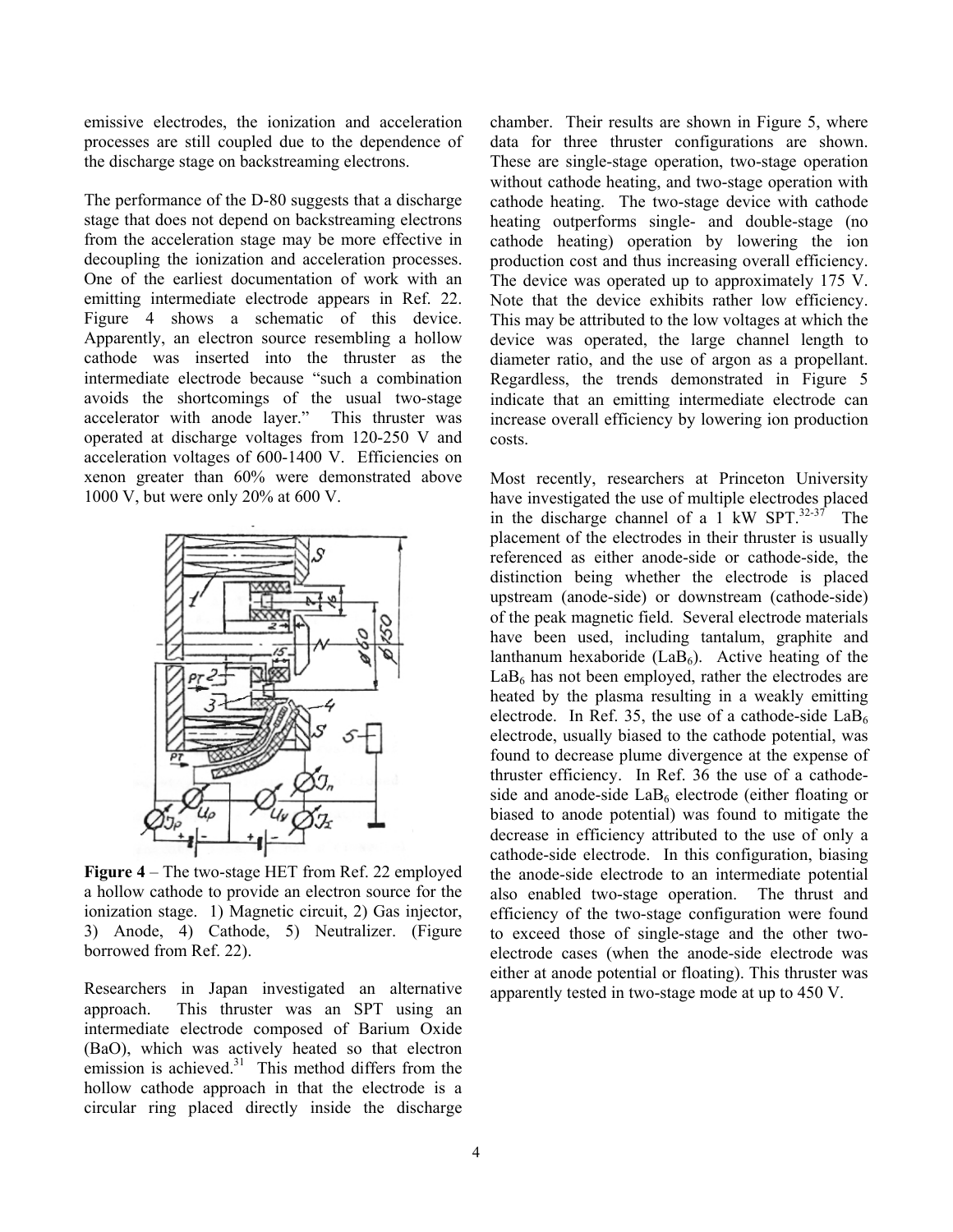

**Figures 5 a-b** – Data from Ref. 31, a Japanese HET with an emitting intermediate electrode (cathode heating). a) Ion production cost versus propellant utilization. b) Total efficiency or thrust versus specific impulse. (Figures borrowed from Ref. 31)

In summary, past research on two-stage Hall thrusters indicates that an emissive intermediate electrode is an effective method in achieving efficient operation. Positive results have been obtained whether the electron source is a hollow cathode, or a low-work function material such as BaO or  $LaB<sub>6</sub>$ . Apparently, the most effective method would be active heating of the electrodes but positive results have been obtained when only the plasma is used for heating. The most recent reported works employing the use of low-work function electrodes have not been operated at voltages in excess of 450 V.

PEPL has embarked on a program to investigate the feasibility of thrusters loosely based on the works mentioned above. The thrusters are built to investigate high-voltage (>500 V) and high-power (2-10 kW) operation, both regimes being largely unexplored by modern two-stage thrusters. Examples include the

recent construction and operation of a Linear Gridless Ion Thruster (LGIT), which utilizes a hollow cathode as an electron source for the ionization stage. $38$ Currently, another engine is under development in conjunction with GRC that utilizes the typical annular geometry of HETs and also uses a hollow cathode as an electron source. The thruster described in this paper adopts the use of a  $LaB<sub>6</sub>$  ring electrode, which was designed for active heating.

### **Plasma Lens Focusing**

Researchers at PEPL have subjected the nominally 5 kW P5 HET to a battery of diagnostics characterizing the performance, near- and far-field plume, and internal plasma properties of this thruster. In particular, Ref. 39-40 have concluded via laser induced fluorescence and ion energy diagnostics, respectively, that the plume focal point was within a few tens of centimeters of the thruster exit plane. This conclusion was verified with ion current density measurements at 0.5 and 1.0 m from the thruster exit plane that revealed a single peak in the profile. $41-42$ Commercially developed thrusters, which are assumed to employ more advanced focusing techniques than those of the P5, typically exhibit a double peak structure in the ion current density profiles at distances of 100 cm. $^{10}$  A double peak structure is attributed to the plasma jets emanating from either side of the annular discharge chamber and implies that the focal length of these thrusters is greater than 100 cm.

In Ref. 41, an experimental and numerical investigation of the effect of magnetic field inclination on thruster plume characteristics was conducted. The study employed a commercial 3D magnetostatic computer code, Magnet 6 by Infolytica, and ion current density measurements. Different magnetic circuits were investigated numerically and subsequently tested on the modified thruster in a vacuum chamber. The goal of these experiments was to determine whether the focal length and plume divergence could be affected by altering the inclination of the magnetic field lines, which to first order should form equipotentials of the accelerating electrostatic field.

The tested field line topographies are shown in Figure 6. Note that the field line pattern of the current configuration of the P5 is mostly orthogonal to the axis of symmetry. Other configurations of the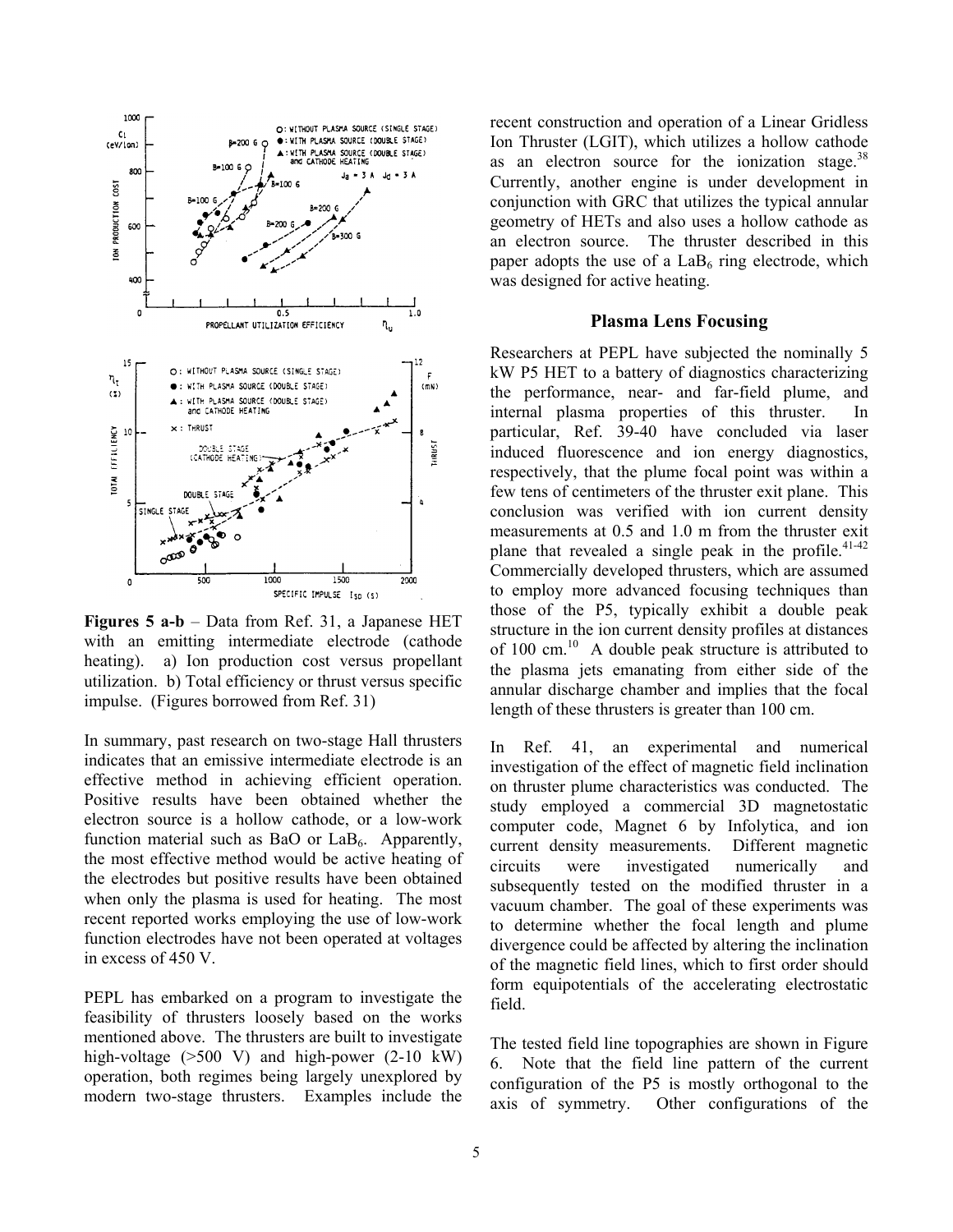magnetic circuit allowed either the field lines to be canted in a convergent manner towards to the axis of symmetry or outwards in a divergent field line pattern. The effect of removing the magnetic screens on plume divergence was also studied.

The plume focusing characteristics of these different configurations were investigated by calculating the 90% plume divergence half-angle from the ion current density profiles. Figure 7 shows the results of these measurements and indicates that the aligned pole configuration shown in Figure 6 resulted in the lowest plume divergence. None of the tested configurations resulted in a double peak profile in the current density profiles. The results of this study suggested that a different field line topography was warranted if the plume focal length was going to be extended further from the thruster exit plane.

Ref. 16, and 43-45 discuss what is commonly referred to as a plasma lens. In a plasma lens, the field line curvature is such that ion trajectories are focused on the channel centerline, not on the thruster axis of symmetry. This topography departs from the P5 that primarily employs radial field lines. A plasma lens has regions of significant axial fields in order to obtain the focusing effect. Figure 8 shows the plasma lens employed in the P5-2 thruster. Note the symmetry of the field lines on the channel centerline. Ref. 45 discusses the necessity of such symmetry. In the experiments of Ref. 45, when the lens was shifted off chamber centerline, an increase in discharge current and plume divergence was observed. No recent results have reported on the efficacy of a plasma lens at high voltage.



**Figures 6 a-d** – Field lines for several magnetic circuits of the P5. a) current circuit, b) extended outer front pole with inner pole chamfer, c) extended inner front pole, and d) no magnetic screens.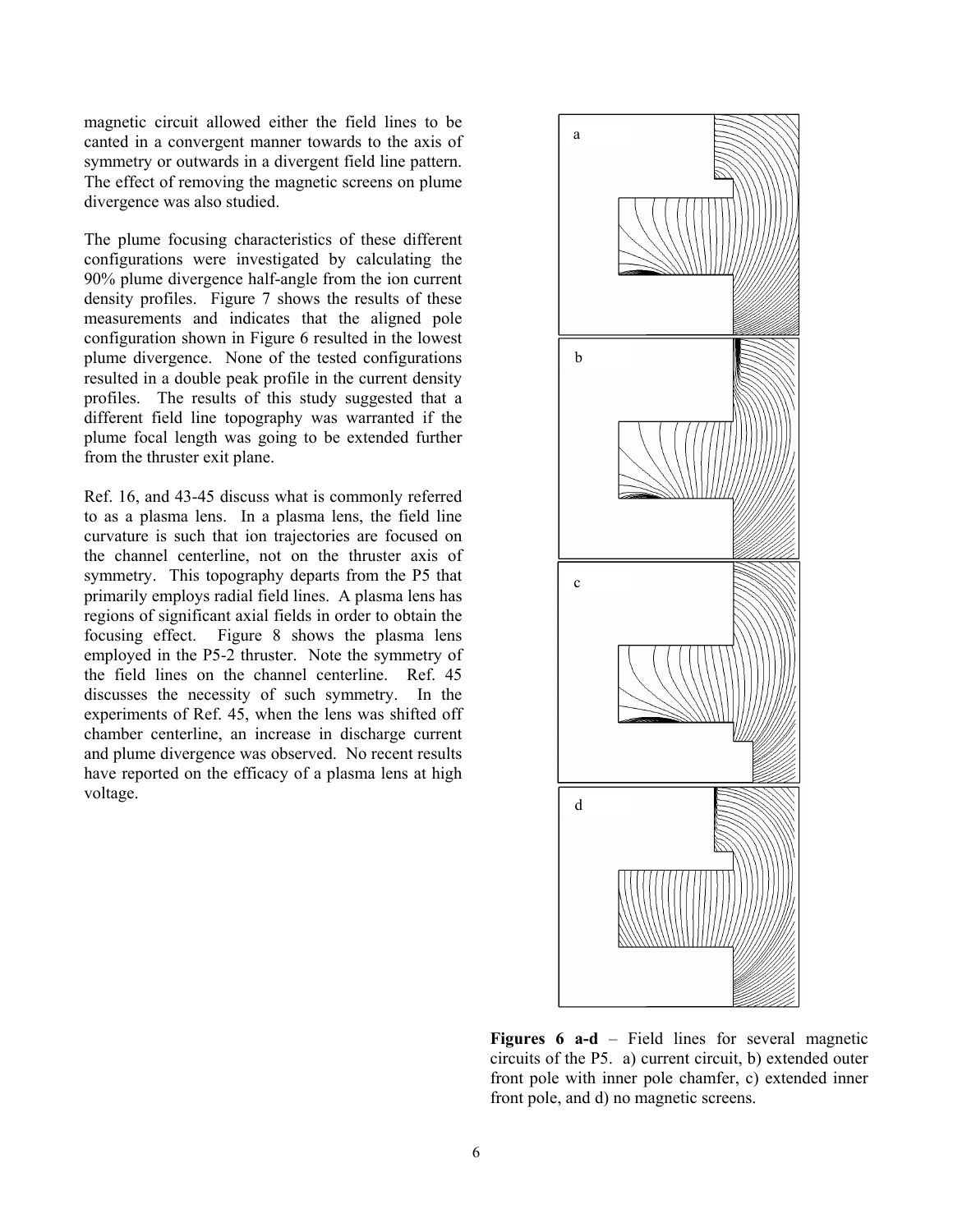

**Figure 7** – 90% divergence half-angle of the P5 ion beam for the magnetic field configurations shown in Figures 6 at several power levels, each at 300 V.

A plasma lens affects thruster operation by:

- 1. Increasing the magnetic insulation of the ions from the wall. This effect should be the most dramatic for ions born in weak electric field regions before the ions obtain significant axial velocity. The field line curvature preferentially directs ions towards the channel centerline away from the walls, increasing efficiency and lifetime. There is also the additional effect of decreasing thermal loads on the chamber walls due to less ion bombardment. This lowers the overall temperature of the thruster and could allow the thruster to be operated at elevated current densities.
- 2. An increase in the path length of electrons trapped on a given field line thereby increasing the ionization efficiency.
- 3. Focusing of the ion beam on the discharge chamber centerline, not the axis of symmetry of the thruster. This increases the overall focal length of the plume as a whole, presumably extending it to distances greater than 100 cm. Improving the focal properties of the plume should decrease plume divergence and increase efficiency.

As shown in Figure 8, the P5-2 incorporates the use of a plasma lens. More discussion of how the lens was employed is discussed below.



**Figure 8** – Field line topography of the P5-2, which forms what is commonly referred to as a plasma lens. The coil current ratio (inner coil current / outer coil current) is 1.4. Inner, outer, and trim coil currents are 3.5, 2.5, and 0 A, respectively.

## **Trim Coils**

A trim coil is generically referred to as any coil used in a HET that is in addition to the inner and outer magnets typically employed. Trim coils are usually used so that more control of the magnetic field topography can be obtained during operation of the thruster. The inner and outer magnet configurations generally do not allow for the types of changes that are required to modify the magnetic field for off-nominal operation.

Ref. 16 discusses the use of a "flux focus coil" to actively change the radius of curvature of field lines, and hence the focal length, in a plasma lens. This work demonstrated that by altering the focal length at low-voltage, that thruster efficiency could be substantially increased (at 150 V an increase from 21% to 50% was observed). These results have shown that a multi-mode thruster will benefit from having an adjustable focus magnetic system.

The use of trim coils in Ref. 16 to alter the magnetic field is not the first example in the literature. Morosov used an auxiliary coil in the now seminal work of Ref. 46, which first showed that a magnetic field that peaked at the centerline was preferred for efficient HET operation. Morosov's implementation was dramatic, in that it allowed for control of the axial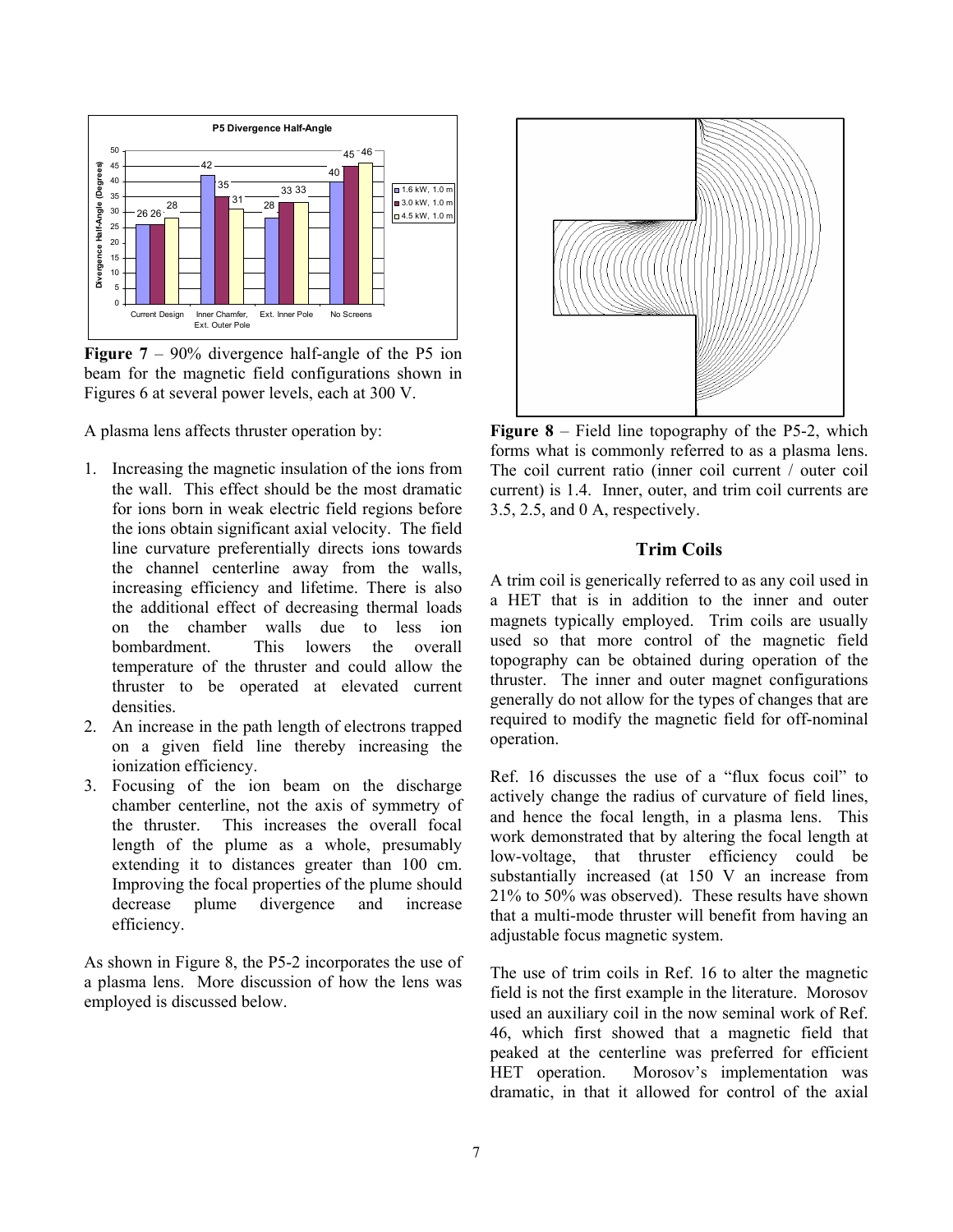gradient of the radial magnetic field over the length of the channel. Other implementations of trim coils are discussed in Ref. 47-49.

## **Thruster Description**

The two-stage P5-2 is based partly on the single-stage P5, developed jointly by AFRL and PEPL.<sup>19,42,50</sup> The P5 is a nominally 500 V, 10 A thruster with an outer diameter of 173 mm, a channel width of 25 mm, and a channel depth of 38 mm. The most recent performance evaluation of this thruster can be found in Ref. 51, which showed that at 500 V, 10 A the thrust is 239 mN, the anode specific impulse is 2390 s, and the anode efficiency is 56%. The primary characteristics of the P5 that are maintained in the P5-2 are the following:

- 1. The channel geometry is the same, except for a 0.25" extension to the inner wall. A 50% boron nitride,  $50\%$  silicon dioxide (BN/SiO<sub>2</sub>) ceramic is used for the channel walls.
- 2. The gas injection scheme was retained with the anode.
- 3. The axial gradient of the centerline radial magnetic field  $(\nabla_z B_r)$  is well known to be important to the efficient operation of Hall thrusters. $8,46$  As such, it was decided to retain the profile of the P5 in the P5-2.
- 4. Eight outer coils were also used. Such a configuration is advantageous as it results in a more azimuthally uniform magnetic field.

The primary differences between the two thrusters are the magnetic circuits and the use of an intermediate electrode in the P5-2. Retaining the other characteristics listed above between the two thrusters allows for differences in the performance and plume characteristics to be attributed to these changes.

The P5-2 is built specifically as a two-stage 5 kW HET for operation at voltages in excess of 500 V. The major features of this engine include the following:

1. A discharge chamber consisting of a series of  $BN/SiO<sub>2</sub>$  rings that can be interchanged with  $LaB<sub>6</sub>$ electrodes on the inner wall. This configuration allows for the engine to be operated in single-stage mode with only a  $BN/SiO<sub>2</sub>$  discharge chamber. This also allows for some axial variation of the electrode placement. Finally, grooves were

machined in the  $BN/SiO<sub>2</sub>$  to accept a tungsten heating element for the  $LaB<sub>6</sub>$  electrode.

- 2. The use of heat-treated iron to increase the magnetic properties of the circuit, and thus the flexibility of the thruster to run at off-nominal conditions.
- 3. An entirely new primary magnetic circuit that operates as the plasma lens described above.
- 4. The addition of a radial trim coil to allow for *in situ* control of the plasma lens focal length.

Some of these features are discussed in greater detail below.

## **Material Heat Treatment**

Numerical experiments using Magnet have revealed that portions of the P5 magnetic circuit begin to saturate at outer coil currents greater than 2 A. Saturation has also been verified with Hall probes and during thruster operation where it is observed that increasing the outer coil currents beyond 2 A produces no noticeable change in the discharge current and operation of the thruster. The circuit saturation is believed to be a result of both the circuit construction (the circuit was designed with a less advanced code) and the use of cast iron without a magnetic anneal.

To aid in alleviating saturation of the circuit, the material chosen for this thruster conforms to the ASTM standard A 848/A 848M – 96, Low-Carbon Magnetic Iron. Commonly referred to as "commercially pure iron," the material is specified to have a carbon content of 0.015% or less. This iron was chosen because of its favorable combination of magnetic properties, relative abundance, and low cost.52-53 The overall magnetic properties of magnetic materials are well known to be increased by a heat treatment.<sup>52</sup> These heat treatments affect the properties of the material by maximizing ferrite grain size and through decarburization.

The B-H curves of two test samples were measured by an independent laboratory in adherence to the ASTM A773-96 code; a standard test method for the measurement of DC magnetic properties. Figure 9 shows the results of these tests for "raw" or non-heat treated iron and "annealed" or heat-treated iron. Overall system accuracy for the tests is approximately  $\pm 1\%$  for B and H. The effect of the heat treatment is substantial, increasing the maximum permeability of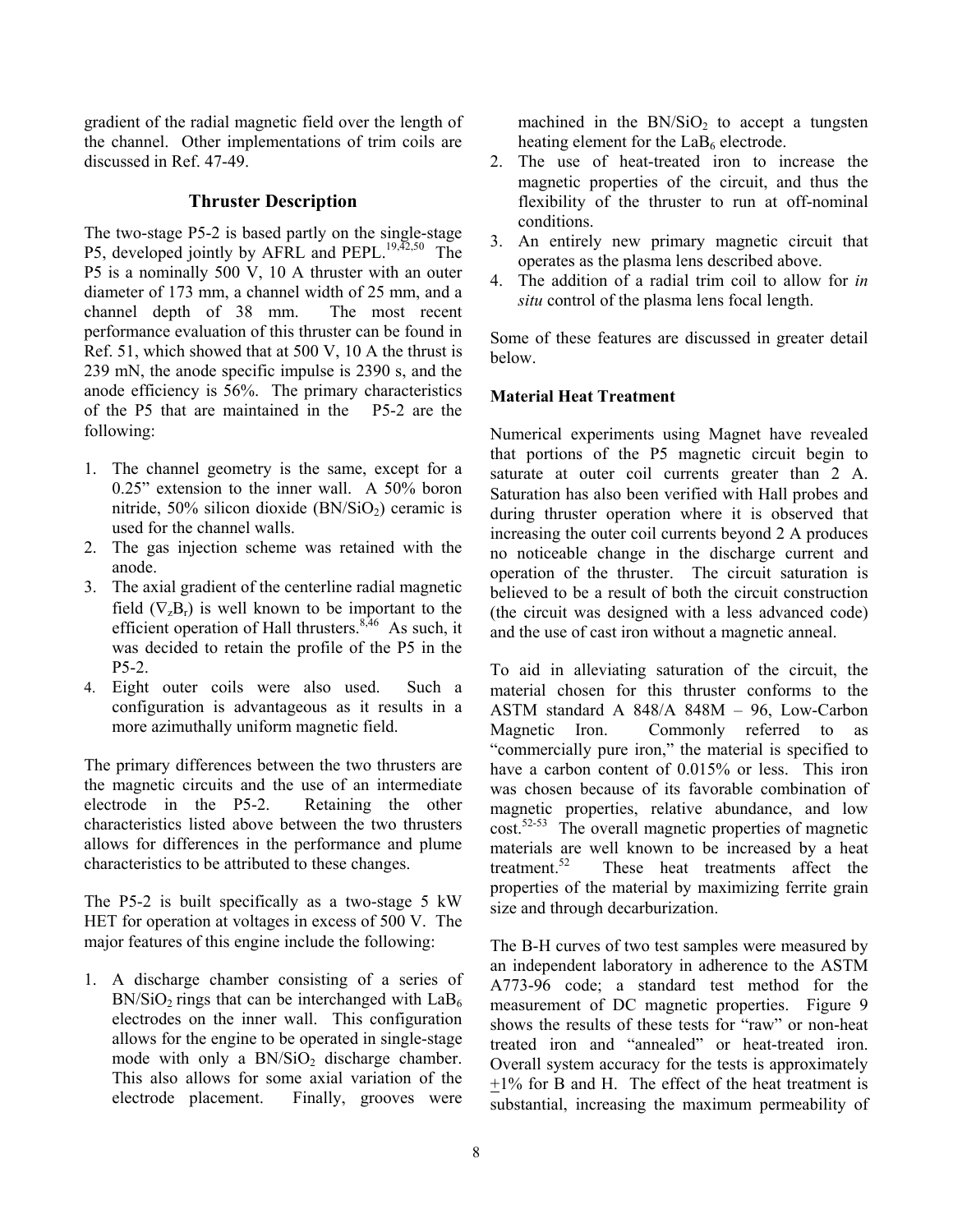the iron from 1730 to 3730, a 112% increase. The use of the heat-treated iron in the magnetic circuit of the P5-2 provides for a 30% margin above the coil currents required for operation at 5 kW without incurring saturation of the circuit.



**Figure 9** – B-H curves for raw versus annealed iron.

#### **Magnetic Circuit**

Figure 10 plots the normalized radial magnetic field on centerline for the P5 and the P5-2. Additional profiles for when the trim coil is energized are also shown and will be discussed below. The figure shows that the curvature of the two thrusters is the same: i.e.,  $\nabla_z B_r$ has been maintained. The axial coordinate has been referenced to the location of the peak field so that the curvature of the fields could be compared. In the P5, the peak field occurs 8 mm upstream of the exit plane. In the P5-2 the peak field is 6 mm downstream of the exit plane. The choice of placing the peak field downstream of the exit plane increases the thruster lifetime by decreasing erosion at the expense of plume divergence.<sup>8</sup> The location of  $0.8*B_{r,max}$  has been placed 4 mm upstream of the exit plane because it has been shown there is a correlation between this value and the location of the ionization zone.<sup>42,44</sup> Locating  $0.8*B<sub>rms</sub>$  inside the bounds of the ceramic wall moderates the electron temperature most effectively and enhances the ionization efficiency.

Figures 8 and 11 present several field line topographies for the thruster at different coil current ratios (inner magnet current / outer magnet current) without operation of the trim coil. Each figure has the inner magnet at 3.5 A (approximately 5 kW operation), and varies the outer magnet current so that ratios between 1.2-1.6 are realized. The highest degree of symmetry would apparently be achieved for a current ratio between 1.4 and 1.6. Subsequent operation of the thruster has shown that a current ratio in the range of 1.2-1.6 minimizes the discharge current depending on the operating point. The figures have been presented to demonstrate that the plasma lens field line topography is still maintained over this range of current ratios, albeit with different degrees of symmetry.



**Figure 10** – Normalized radial magnetic fields on centerline for the P5 and P5-2. The effect of the trim coil in the P5-2 is also shown. Axial position has been referenced to the peak in the radial field.

Figure 12 presents the normalized magnetic fields for a coil current ratio of 1.4. Radial fields are normalized with the peak centerline value. Axial fields are normalized by the magnitude of the peak field on the inner wall. On centerline, the axial fields are approximately zero and both the radial and axial fields nearly vanish at the anode. Note from the figure that the peak radial fields on the walls are greater than the centerline value. Such a configuration increases the magnetic insulation of the plasma from the walls because the plasma location tends towards regions of low magnetic field. This is illustrated with the radial component of the single-fluid MHD approximation,

$$
\frac{\partial}{\partial r}\left(P + \frac{B^2}{2\mu_0}\right) = 0\tag{1}
$$

Equation 1 shows that a balance between the pressure and the magnetic field governs the plasma location.<sup>42</sup> Thus, creating a minimum in the radial magnetic field profile across the channel tends to locate the plasma on centerline. This effect is commonly used in magnetic mirrors, and is also useful in confining the electrons.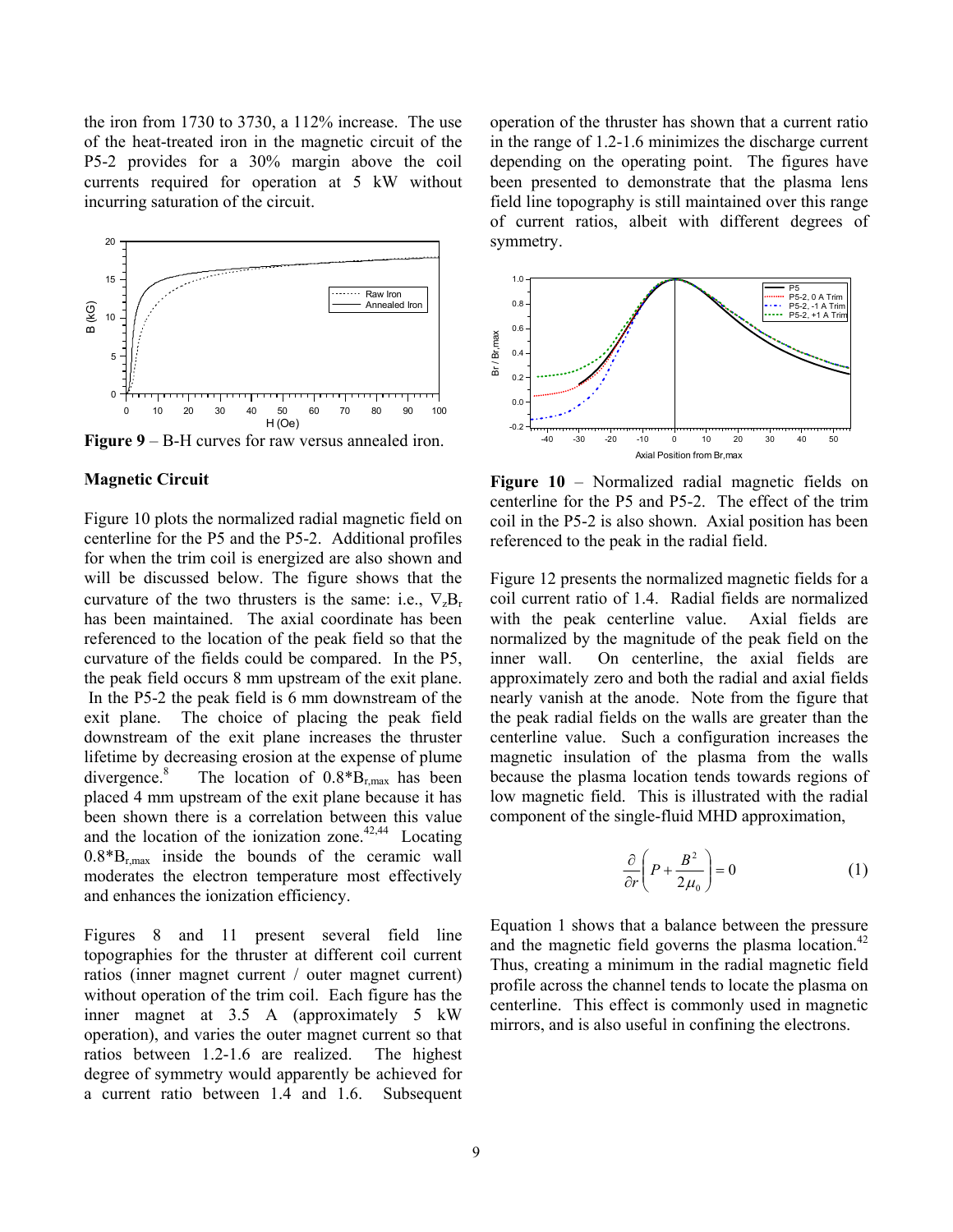

**Figures 11 a-b** – Field line topography at coil current ratios of 1.2 and 1.6, respectively. The inner and trim coil currents are 3.5 and 0 A, respectively, in both figures.

Figures 10 and 13 show how the radial trim coil affects the field line topography. The coil is referred to as a radial trim coil because it primarily affects the radial magnetic field in the thruster. When the coil is energized, the radius of curvature of the plasma lens can be altered as well as the axial position and magnitude of the maximum centerline radial magnetic field. Figure 10 highlights how the value of  $\nabla_z B_r$  can either be increased or decreased depending on the sign of the trim coil current. A negative coil current results in a radial field that subtracts from the primary field and thus increases the value of  $\nabla_{z}B_{r}$ . A positive coil current has the opposite effect. Not shown in Figure 10 is how the trim coil allows for some control over the location of the peak radial field. At  $-1$  A, the peak field was moved upstream 1 mm and at  $+1$  A the peak field was moved downstream 1 mm, both with respect to the nominal location of 6 mm from the exit plane. Figure 13 highlights the net effect of either a subtracting or adding trim coil current. With the subtracting field, the overall curvature of the plasma lens radius of curvature is increased with the opposite effect for an adding field. Control over the radius of curvature has been shown to have a strong influence on the divergence and focal length of HET plumes.<sup>16</sup>



**Figures 12 a-b –** Normalized magnetic fields in the P5-2 for a coil current ratio of 1.4. The radial fields are normalized with the peak centerline value. The axial fields are normalized by the magnitude of the peak field on the inner wall.

Parts comprising the magnetic circuit and the discharge chamber were all machined to within  $\pm 0.025$ mm (0.001"). Numerical experiments with Magnet revealed that dimensional changes introduced by this tolerance band did not affect the magnetic field in any appreciable fashion.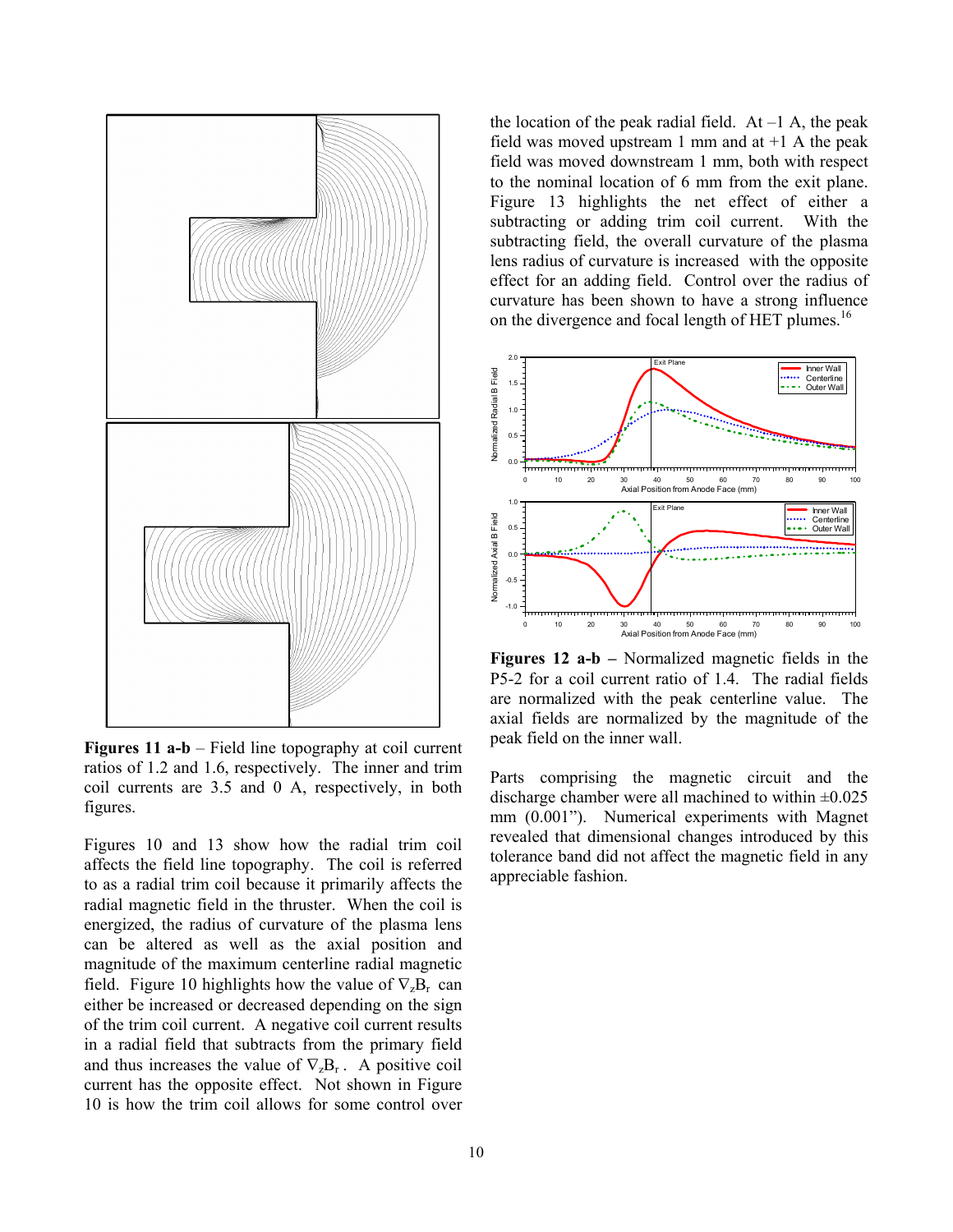

**Figures 13 a-b** – Field line topography at coil current ratios of 1.4 with -1 A on the trim coil and +1 A on the trim coil, respectively. The inner and outer coil currents are 3.5 and 2.5 A, respectively, in both figures.

#### **Experimental Apparatus**

#### **Vacuum Facilities**

All experiments were conducted in the University of Michigan's Large Vacuum Test Facility (LVTF). A schematic of the LVTF is shown in Figure 14. Both the P5 and P5-2 were mounted at thruster station 1, as indicated in Figure 14, for all of the experiments. The LVTF is a stainless steel vacuum chamber that has a diameter of 6 m and a length of 9 m. Two 2,000 CFM blowers and four 400 CFM mechanical pumps

evacuate the LVTF to moderate vacuum (30-100 mTorr). To reach high vacuum the LVTF is equipped with seven CVI TM-1200 re-entrant cryopumps, each of which is surrounded by a  $LN_2$  baffle. The combined pumping speed of the facility is 500,000 l/s on air, and 240,000 l/s on xenon with a base pressure of  $2.5x10^{-7}$  Torr. The cryopump system can be operated with any number of pumps in use. For the experiments reported here, the LVTF was operated with seven cryopumps.

The LVTF chamber pressure was monitored using two hot-cathode ionization gauges as indicated in Figure 14. The first gauge was a Varian model 571 gauge with a HPS model 919 Hot Cathode Controller. The second is a Varian model UHV-24 nude gauge with a Varian UHV senTorr Vacuum Gauge Controller. Pressure measurements from both gauges were corrected for xenon using the known base pressure on air and a correction factor of 2.87 for xenon according to the following equation.<sup>54</sup>

$$
P_c = \frac{P_i - P_b}{2.87} + P_b \tag{2}
$$

Where  $P_c$  is the corrected pressure on xenon,  $P_b$  is the base pressure, and  $P_i$  is the indicated pressure when xenon is flowing into the vacuum chamber. At the two average anode flow rates investigated, 5.4 and 10.2 mg/s, and a 0.76 mg/s cathode mass flow the operating pressures of the LVTF were approximately  $3.8x10^{-6}$ and  $6.0x10^{-6}$  Torr on xenon, respectively.



**Figure 14** – Schematic of the LVTF.

### **Power Supplies and Propellant Control Systems**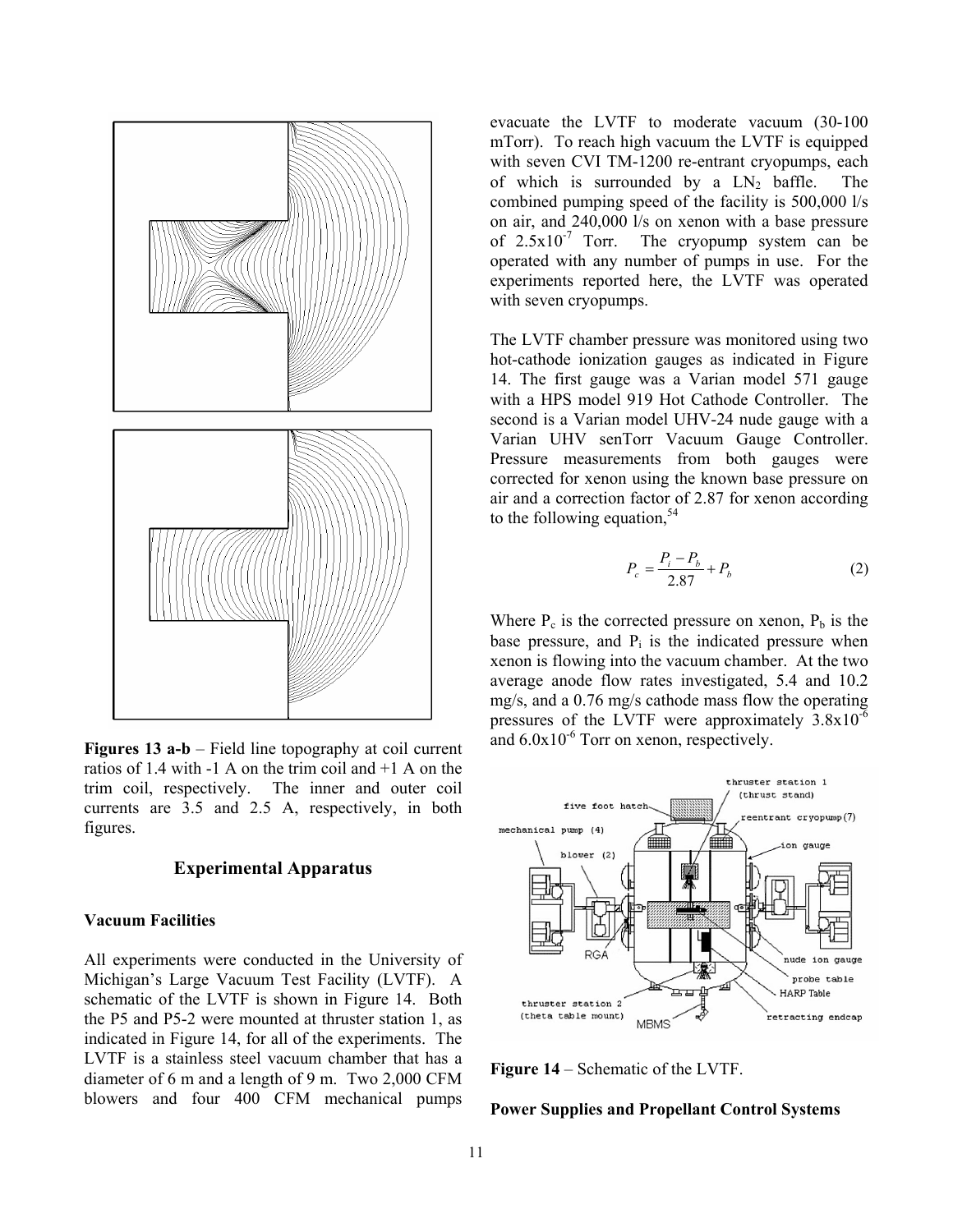The P5-2 power requirements were provided by a twocomponent power supply system. A schematic of the electrical circuit used during this investigation is depicted in Figure 15. The discharge stage power system was isolated from ground, allowing it to float above the acceleration stage potential. The discharge stage utilized an EMI ESS 600-16 power supply and an EMI EMS 60-18 power supply was used to heat the  $LaB<sub>6</sub>$  electrode. The discharge stage filter consisted of a 100 µF capacitor in parallel with the discharge stage power supply. The acceleration stage utilized a Sorensen DCR 600-16T and a filter consisting of a 95  $\mu$ F capacitor in parallel and a 1.3  $\Omega$  resistor in series with the power supply. The inner and outer magnet coils were powered by a Kikusui PAD 55-10L for the inner coil and a Sorensen 33-33 for the outer coils. The cathode heater was a Kepco ATE36-30M. The cathode was ignited by a custom-built high voltage power supply.

High-purity (99.999% pure) xenon propellant was supplied to the Hall thrusters through stainless-steel feed lines with 20 and 200 sccm MKS Model 1100 Mass Flow Controllers calibrated for xenon. The controllers were calibrated using the ideal gas law, the time rate of change of the pressure and temperature in a known volume, and the compressibility of xenon. The system is accurate to within 1-2% of the indicated value on the anode flow controller and 3-4% on the cathode flow controller.

## **Hall Effect Thrusters**

Experiments were conducted on two nominally 5 kW laboratory Hall thrusters. The first device was the P5 described above. A photograph of the thruster is shown in Figure 16. An electrical circuit similar to that of the P5-2 was used to power the P5 with the notable exception of the second-stage power supplies. Performance characteristics of the thruster are described in Ref. 51. Table 1 in the appendix summarizes results from Ref. 51. that were taken at the same pumping speed as the data for the P5-2. This data serves as a baseline for comparison with the performance of the P5-2.



**Figure 15** – Schematic of the electrical circuit for the P5-2.



**Figure 16** – Photograph of the single-stage P5, a nominally 5 kW laboratory model HET.

The other thruster was the P5-2, which was described above. A  $LaB<sub>6</sub>$  laboratory model cathode was located at the 12 o'clock position on the thruster. Figure 17 is a photograph showing this position. Several experiments were conducted to optimize thruster operation with respect to cathode position. Consideration was given to the cathode coupling voltage with respect to ground  $(V_{c-g})$ , the discharge current, thruster oscillations, efficiency, and the plume shape and luminescence. The optimum position was found to be with the cathode orifice located approximately 25 mm downstream and 25 mm radially away from the outer front pole piece at an inclination of 30° from thruster centerline. Typical coupling voltages were found to be 20-25 V below ground in the final position, which compares with values obtained on the P5 using the same cathode.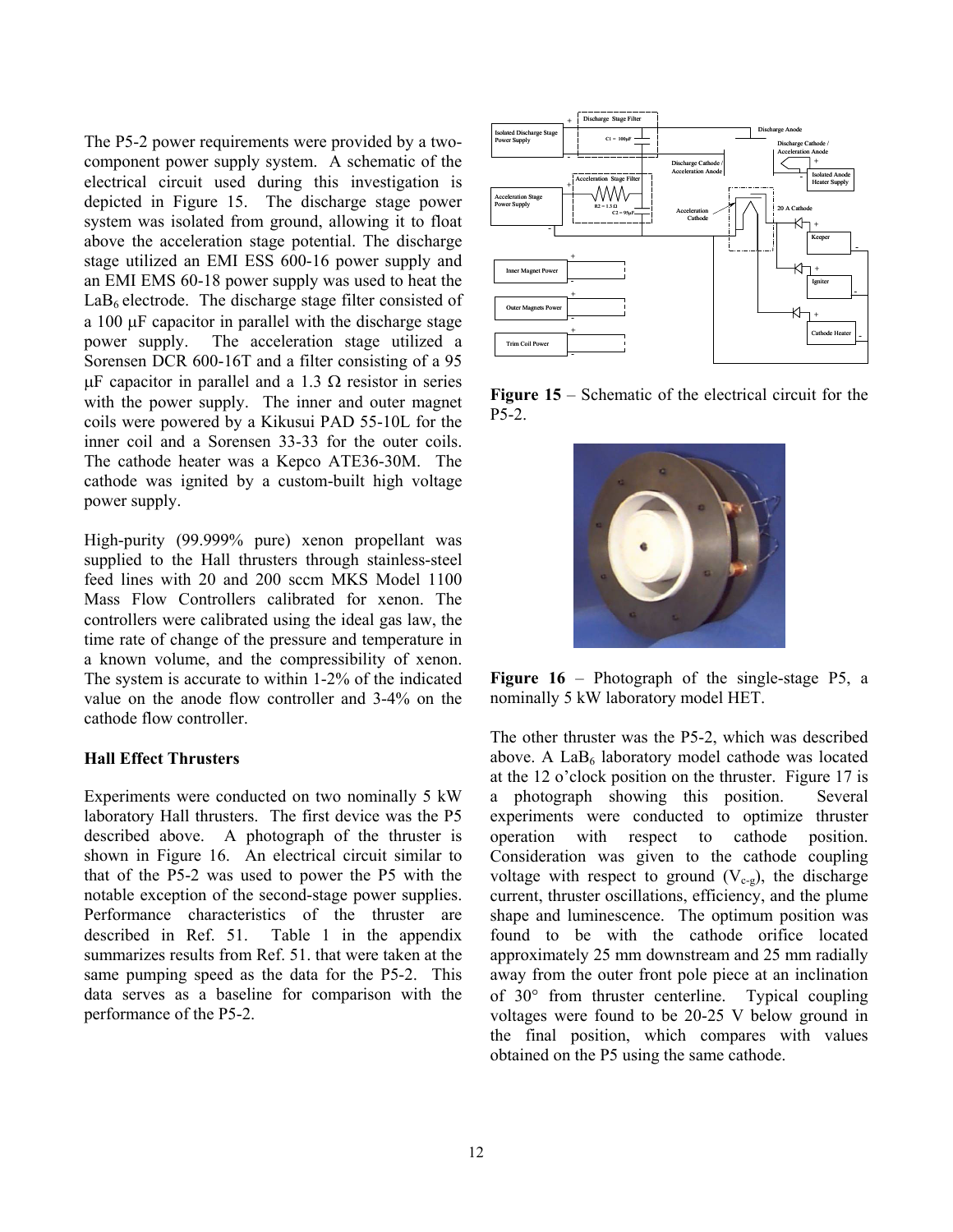

**Figure 17** – Photograph of the P5-2 showing the cathode position and  $BN/SiO<sub>2</sub>$  inner wall extension not shown in Figure 1.

## **Faraday Cup**

The ion current density profile of the P5-2 operating in single-stage mode was measured to characterize the plume focusing. A nude Faraday probe was used at a distance of 100 cm from the thruster exit plane. Ref. 55 details the experimental apparatus used and also presents a more detailed characterization of the plume structure.

## **Thrust Stand**

Performance measurements were made with an inverted pendulum type thrust stand, based on the GRC design. A Lucas Schaevitz model 100-HR Linear Variable Differential Transformer (LVDT), which has a resolution of  $2.5x10^{-3}$  mm, is used to measure deflection of the pendulum. Output from the LVDT is read by a Lucas Schaevitz DTR-451 Digital Transducer Readout that in turn outputs a voltage to a strip chart recorder. The thrust stand inclination is monitored by a Spectron Systems Technology MUPI-2 inclinometer. A stepper motor is used to level the stand *in situ.* Another motor is employed to turn a pulley system that deploys weights to provide *in situ* calibrations. During testing, a calibration is typically preformed prior and after thrust measurements to minimize the error that could occur due to thermal drift of the thrust stand. To reduce the influence of thermal drift, a water-cooled shroud encompasses the components of the thrust stand. The overall error observed during the P5-2 experiments was  $\pm 2$  mN, while the error observed in the P5 measurements was  $\pm 1$  mN.<sup>51</sup> Differences in the reported error have been attributed to the replacement of flexible wire by a

different manufacturer between the two experiments. The wire used with the P5-2 was less flexible than that used on the P5. As a result, the wire was more susceptible to thermal expansion induced by Ohmic heating, resulting in a larger error.

## **Performance and Plume Characteristics**

The P5-2 was tested in both single and two-stage configurations at anode mass flow rates of 5.4 and 10.2 mg/s, and total voltages of 300-600 V. Thrust has been measured in both single- and two-stage operation and ion current density measurements have been made in single-stage mode. A photograph of the thruster operating at 500 V, 10 A is shown in Figure 18.



**Figure 18** – Photograph of the P5-2 operating at 500 V, 10 A.

An anode short in the initial testing of the P5-2 resulted in failure of the trim coil winding. Time constraints prohibited the re-winding of this coil, which is labor intensive. As a result, there are no thrust measurements to report on the effectiveness of this coil to date. Some limited operation of the coil before failure did reveal changes to the discharge current, indicating that it was affecting thruster operation in some manner. Future testing is planned to investigate the use of the coil.

In the results that follow, the applied voltage for single-stage operation is referred to as the discharge voltage. In two-stage operation, the discharge stage voltage refers to the first stage, i.e. the applied voltage between the anode and the  $LaB<sub>6</sub>$  electrode. The second-stage applied potential is referred to as the acceleration stage voltage. The term total voltage refers to the sum of the discharge and acceleration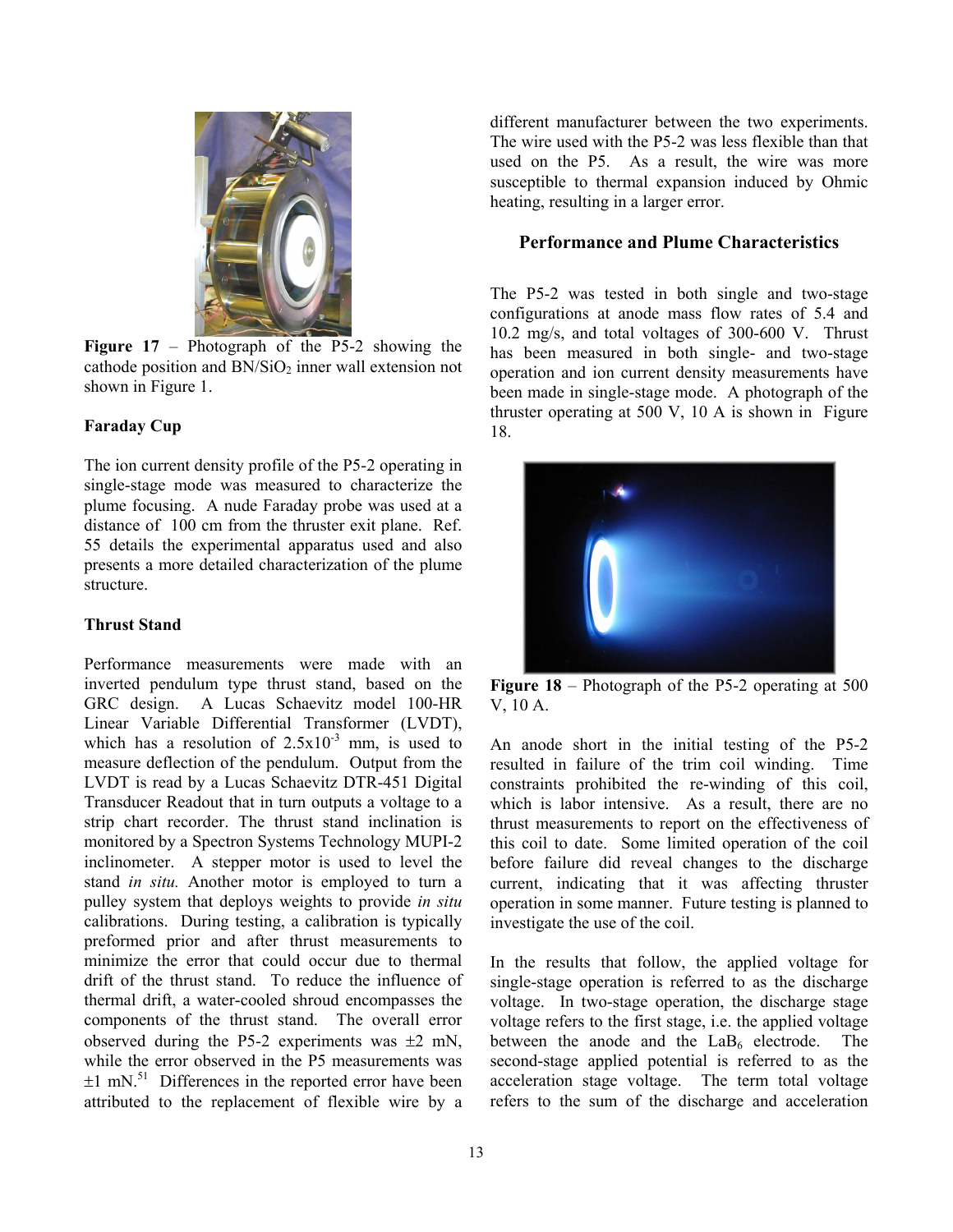stage voltages. In the case of single-stage operation, the total voltage is just the discharge voltage.

#### **Single-stage Performance Characteristics**

Single-stage operation of the P5-2 is accomplished by replacing the  $LaB<sub>6</sub>$  electrode with a ceramic ring so that the discharge chamber is entirely composed of  $BN/SiO<sub>2</sub>$  ceramic. This configuration was used for initial operation of the thruster after it was first assembled. Tables 2 and 3 in the appendix present the single-stage performance at anode flow rates of 5.4 and 10.2 mg/s, respectively. I-V characteristics for the P5 and P5-2 in single- and two-stage operation are shown in Figure 19. Figures 20, 21, and 22 present thrust, anode Isp, and anode efficiency, respectively, for the P5 and P5-2 in single- and two-stage operation. Single-stage discharge voltages ranged from 300 to 600 V in increments of 100 V. The measured thrust ranged from 80 to 260 mN. Anode I<sub>sp</sub> and anode efficiency ranged from 1515 to 2595 s and 40% to 57%, respectively. Two-stage results will be discussed below. Figure 23 presents time-resolved discharge current traces of the P5-2 at a discharge voltage of 300 V. Thruster oscillations correspond to the 10-20 kHz frequency range normally observed in HETs. The same frequency range was observed in two-stage operation.



**Figure 19 –** I-V characteristics of the P5 and P5-2 in single- and two-stage operation versus total voltage.



**Figure 20 –** Thrust of the P5 and P5-2 in single- and two-stage operation versus total voltage.



**Figure 21 –** Anode specific impulse of the P5 and P5- 2 in single- and two-stage operation versus total voltage.



**Figure 22** – Anode efficiency of the P5 and P5-2 in single- and two-stage operation versus total voltage.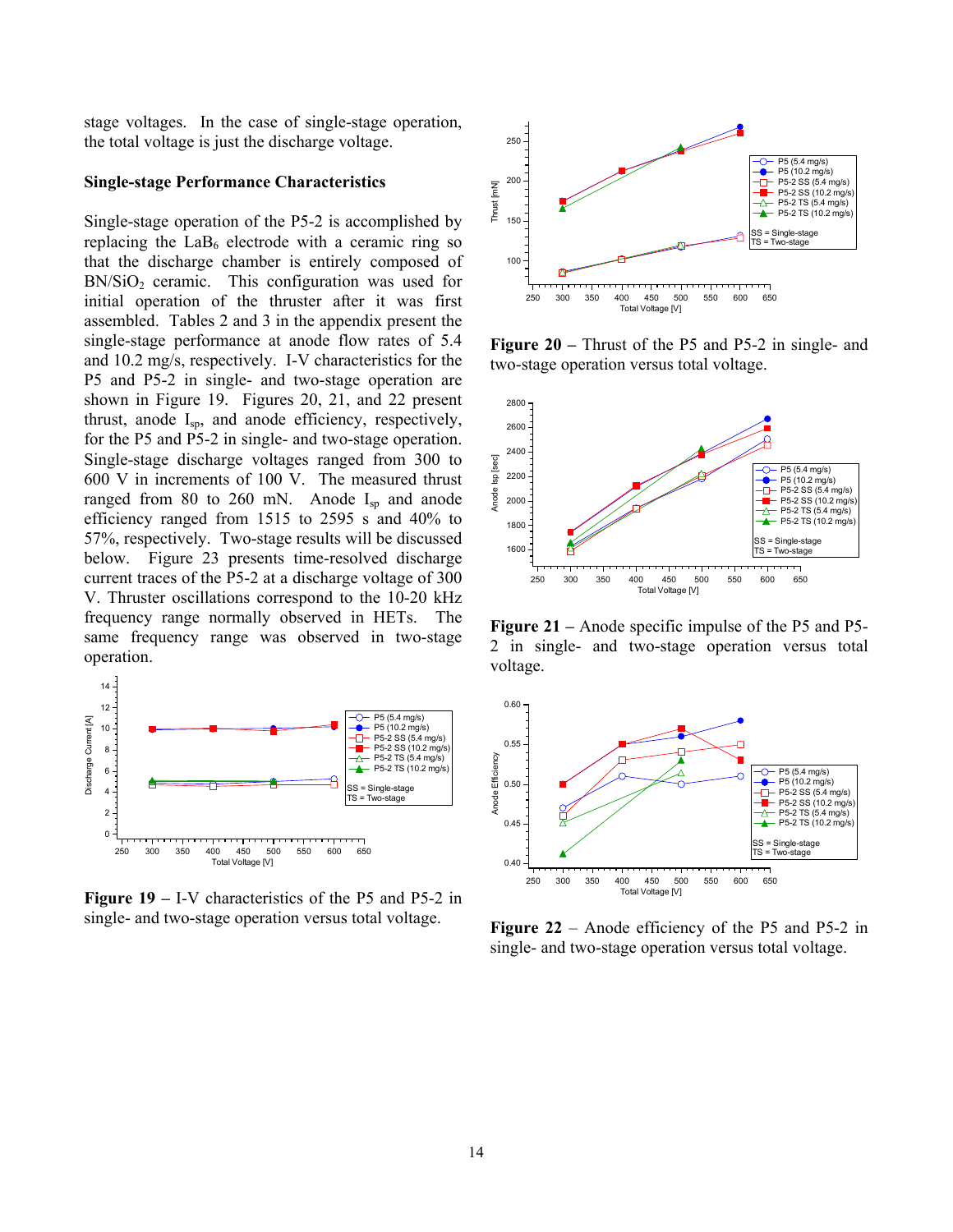

**Figure 23** – Time-resolved discharge current traces of the P5-2 in single-stage operation for a discharge voltage of 300 V and two flow rates.

Adjusting the magnet currents at 300 and 500 V such that the discharge current was minimized optimized performance. The ratio of the inner to outer coil currents was found to fall within the range (1.2-1.6) indicated in the magnetic circuit section above. The magnet current optimization at 300 and 500 V has verified that thruster performance is maximized with a plasma lens field line topography.

At 400 and 600 V, the coil currents were set to an incremental value determined by the 300 and 500 V operating points. Therefore, data presented at 400 and 600 V operation may not be optimal (e.g. at 10.2 mg/s and 600 V, the efficiency noticeably dropped, which is not expected).

The performance trends indicated in Figures 20-22 indicate the P5-2 is operating similarly to that of the P5 with some notable differences. The thrust and  $I_{sn}$ are approximately the same for most conditions, but this is not the case for the efficiency. At the lower mass flow rate (5.4 mg/s) as the discharge voltage increases the anode efficiency of the P5-2 improves over that of the P5 (e.g. at 500 V, the efficiency is 51% and 55% for the P5 and P5-2, respectively). This trend is not observed at the higher mass flow rate (10.2 mg/s) where the efficiency is about the same (e.g. at 500 V the efficiency is 56% and 57% for the P5 and P5-2, respectively). This may indicate that the effectiveness of the plasma lens in directing ions away from the walls is greatest for low flow rates. Another possibility for the observed trends is discussed below.

During initial testing of the P5-2 in single-stage a failure occurred in the ceramic discharge channel. A fracture was discovered that ran through one half of the annular discharge channel and the ceramic rings. The fracture was located at the 3 o'clock position for an observer on the downstream side of the thruster. It is believed that some portions of the magnetic circuit thermally expanded greater than what was expected to occur. Material was later removed from the inner and outer diameter of the ceramic so that there was a greater distance between the ceramic and the magnetic circuit. Additionally, attempts were made to repair the ceramic using a special epoxy, but subsequent testing revealed that the cracks would continue to open. The recurrence of the fracture in the ceramic is believed to be due to the failure of the epoxy rather than a continued influence from the expanding magnetic circuit. Also, the presence of the cracks has prohibited operation of the thruster at high currents. Beyond 10 A, the discharge current is not stable and will continually increase, which is attributed to the rapid expansion of the ceramic. After thruster operation, examination reveals deposits on the vacuum side of the ceramic and on the magnetic circuit similar to that usually found in the discharge chamber. This is believed to be a result of the plasma shorting to the thruster body, which is maintained at facility ground. If a fraction of the discharge current is lost to the thruster body through the discharge channel, this may indicate that operation of the P5-2 in single-stage mode may be significantly improved with a new discharge channel. If this hypothesis is accurate, the performance of the P5-2 is expected to improve at 10 A when a new channel is machined.

#### **Single-stage Plume Characteristics**

Further evidence that the plasma lens is operating as intended is shown in Figure 24. The figure shows the ion current density profile for the P5-2 operating at 5 kW in single-stage mode. The double peak profile is evident in the figure, indicating that the plume focal length is greater than 100 cm. A distinct double peak profile was not observed at the lower mass flow rates, but the shape of the plume around  $0^{\circ}$  suggested that the focal length was just less than 100 cm for these flow rates. A more detailed investigation of the plume is presented in Ref. 55.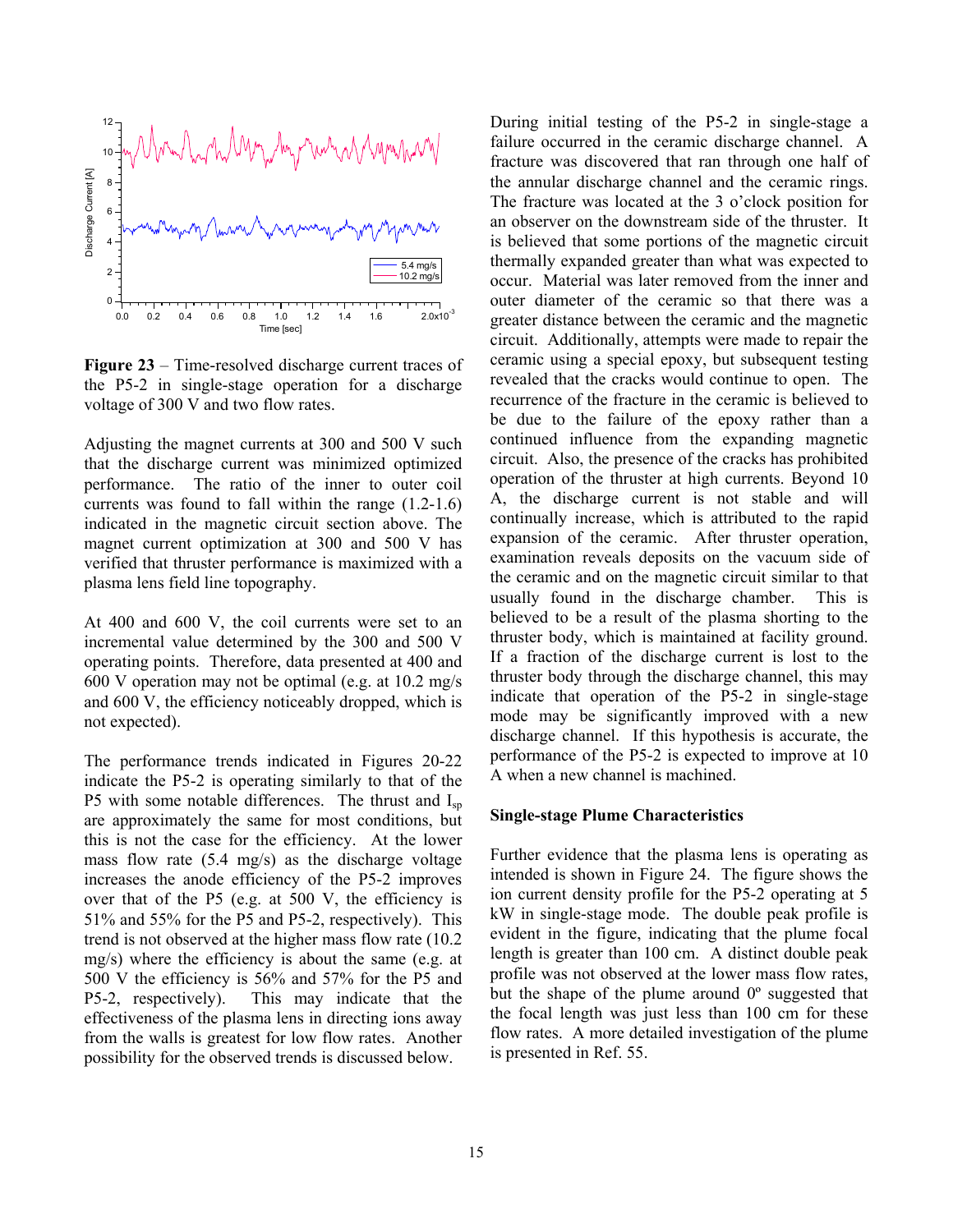

**Figure 24** – Ion current density profile for the P5-2 operating at 5 kW in single-stage mode.

Some asymmetry in the ion current is evident in Figure 24. Negative angles in the figure correspond with the same side as the fracture in the discharge channel. This may have contributed to the observed asymmetry in the profile. Other possibilities include non-uniform gas distribution from the anode. Cathode position was ruled out as the cause during a series of tests that altered the location of the cathode on either side of the thruster.

The brightness and position of the plume was also strongly affected by the magnetic circuit. For example, by altering either the inner or outer coil currents, the plasma location could be moved upstream and downstream of the exit plane.

#### **Two-stage Performance Characteristics**

The discharge chamber in an HET will normally consist of two regions, which are easily discerned by their color. The first region is usually very dark and persists from the anode to somewhere before the location of the maximum Hall current density, i.e. near the peak magnetic field. The second region extends from the location of the maximum Hall current density to the exit plane. This region maintains the white color of the boron nitride due to ion bombardment of the channel walls. Most researchers refer to this region as the primary erosion zone.

After single-stage testing was completed, it was observed that the beginning of the erosion zone on the inner and outer walls of the discharge channel was much closer to the edge of the exit than expected. The initial intention was to locate the  $LaB<sub>6</sub>$  electrode on the edge of the erosion rings, near the location of the primary ionization zone. It was therefore decided to move the discharge chamber 6.35 mm (1/4") downstream relative to the magnetic circuit so that the  $LaB<sub>6</sub>$  electrode would be closer to the ionization region. A non-magnetic spacer was placed behind the discharge chamber so that the magnetic field would not be affected. Fractures to the ceramic rings prohibited the use of a heating element for the electrode, so it was not possible to increase the temperature of the  $LaB<sub>6</sub>$  beyond that provided by plasma heating. Since it is not believed that the wall temperature is more than a few hundred degrees centigrade, it is unlikely that significant electron emission occurred over the course of these experiments.

Table 4 in the appendix presents the two-stage performance at anode flow rates of 5.4 and 10.2 mg/s, respectively. The thruster was operated at total voltages of 300 and 500 V, while varying the discharge stage voltage from 0-100 V. Thrust ranged from 84 to 244 mN. Anode specific impulse and anode efficiency ranged from 1601 to 2441 seconds and 39% to 53%, respectively. Figures 19-22 include only the data from Table 4 that maximizes the efficiency. Discharge current and acceleration current versus the discharge stage voltage are plotted in Figures 25 and 26. Anode efficiency versus discharge stage voltage is shown in Figure 27.

For simplicity, consider performance comparisons of two-stage with single-stage and neglect the P5. At the low flow rate (5.4 mg/s), two-stage produces more thrust (and thus specific impulse) at 300 and 500 V, but the efficiency is less because the current is higher. At the high flow rate (10.2 mg/s), thrust is higher only at 500 V, and efficiency is less at both total voltages. This trend seems to coincide with evidence in the literature indicating that two-stage devices are better suited to low flow rates and high voltages. The presence of the fractured ceramic complicates the situation, however, since a significant amount of current may have been recovered if this had not been the case. The trends do seem to indicate overall that two-stage operation is producing more thrust than single-stage operation, which is promising for the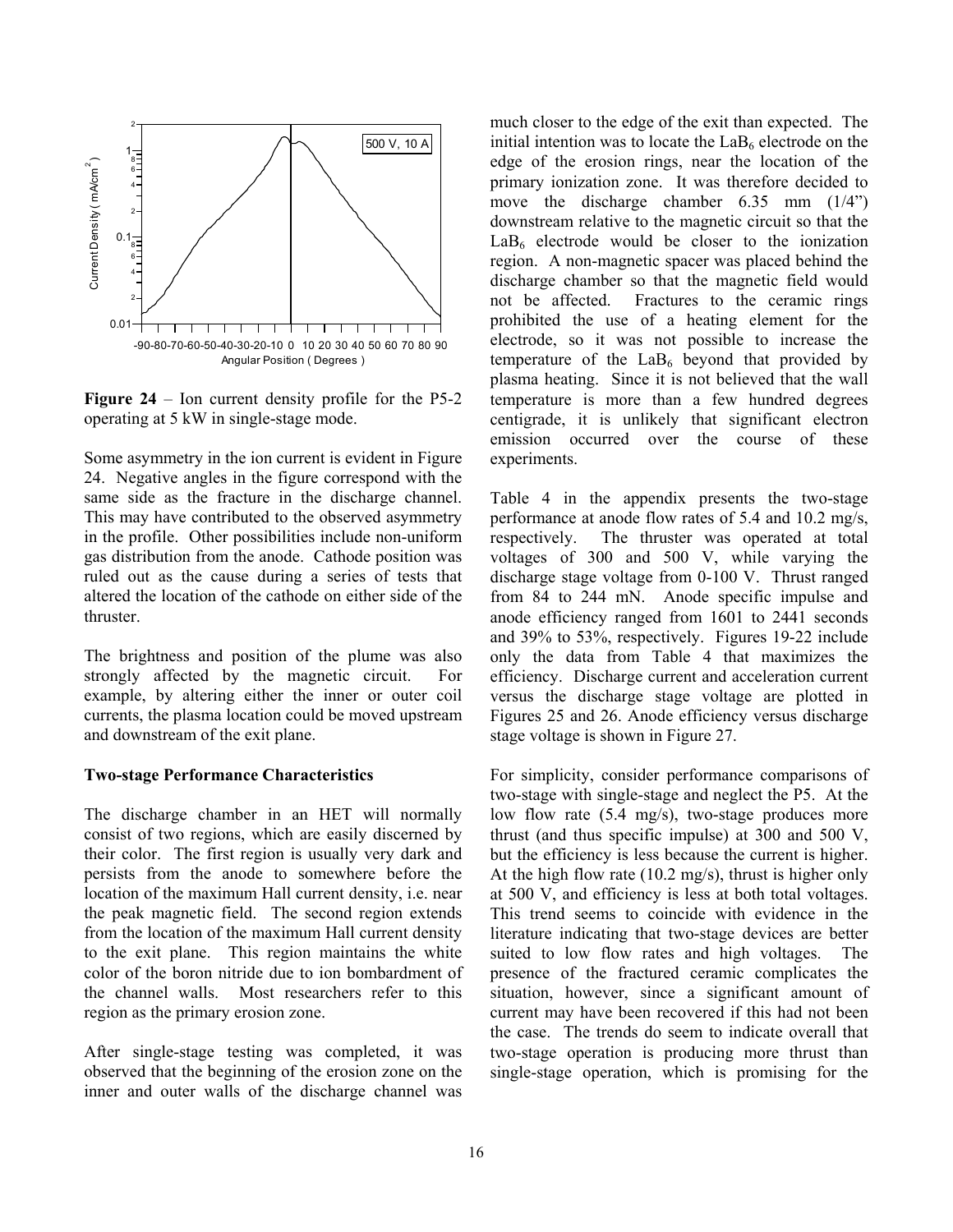prospects of utilizing two-stage thrusters as high specific impulse devices.



**Figure 25 –** Two-stage I-V characteristics of the P5-2 at a flow rate of 5.4 mg/s and constant total voltages of 300 and 500 V.



**Figure 26 –** Two-stage I-V characteristics of the P5-2 at a flow rate of 10.2 mg/s and constant total voltages of 300 and 500 V.

The I-V characteristics shown in Figures 25 and 26 indicate that the acceleration stage current is approximately constant over discharge stage voltages of 0-100 V. The discharge stage current is shown to noticeably increase from nearly zero current at low voltage until it reaches the acceleration current value. The point at which the discharge current equals the acceleration current varies between 20-30 V. These trends suggest that as the discharge stage voltage is lowered below 30 volts, that the two-stage thruster configuration is transforming into a single-stage mode with a shorter effective channel depth.

The behavior of the discharge stage current discussed above does not seem to significantly influence the anode efficiency, shown in Figure 27 as a function of discharge stage voltage. Although some variation is

shown it is within the error of the efficiency measurement, which is estimated as 3%. The efficiency is strongly affected by the total voltage, however, where it is shown in Figure 27 to increase by 6% at 5.4 mg/s and 12% at 10.2 mg/s when the total voltage is increased from 300 to 500 V. For comparison, single-stage operation showed an increase in efficiency of 8% at 5.4 mg/s and 7% at 10.2 mg/s.



**Figure 27** – Two-stage anode efficiency of the P5-2 versus discharge stage voltage at constant total voltages of 300 and 500 V.

## **Conclusions**

Recent interest in extending the performance envelope of Hall thrusters has spurred the development of several new thrusters built specifically for high specific impulse operation. PEPL and GRC have built and successfully tested one of these thrusters, the P5-2, in single- and two-stage operation at flow rates of 5-10 mg/s and total voltages of 300-600 V. Major accomplishments to date include: 1) verifying that a plasma lens field line topography results in optimum thruster performance, 2) demonstrating that the plume focal length can be increased to greater than 100 cm with a plasma lens, and 3) operating the thruster in two-stage mode where an increase in thrust was observed above single-stage operation at the expense of efficiency.

## **Future Work**

The experiments described thus far are an initial characterization of the performance and plume characteristics of the P5-2. A new discharge chamber will be machined soon, which should alleviate much of the observed plume asymmetry and anomalously high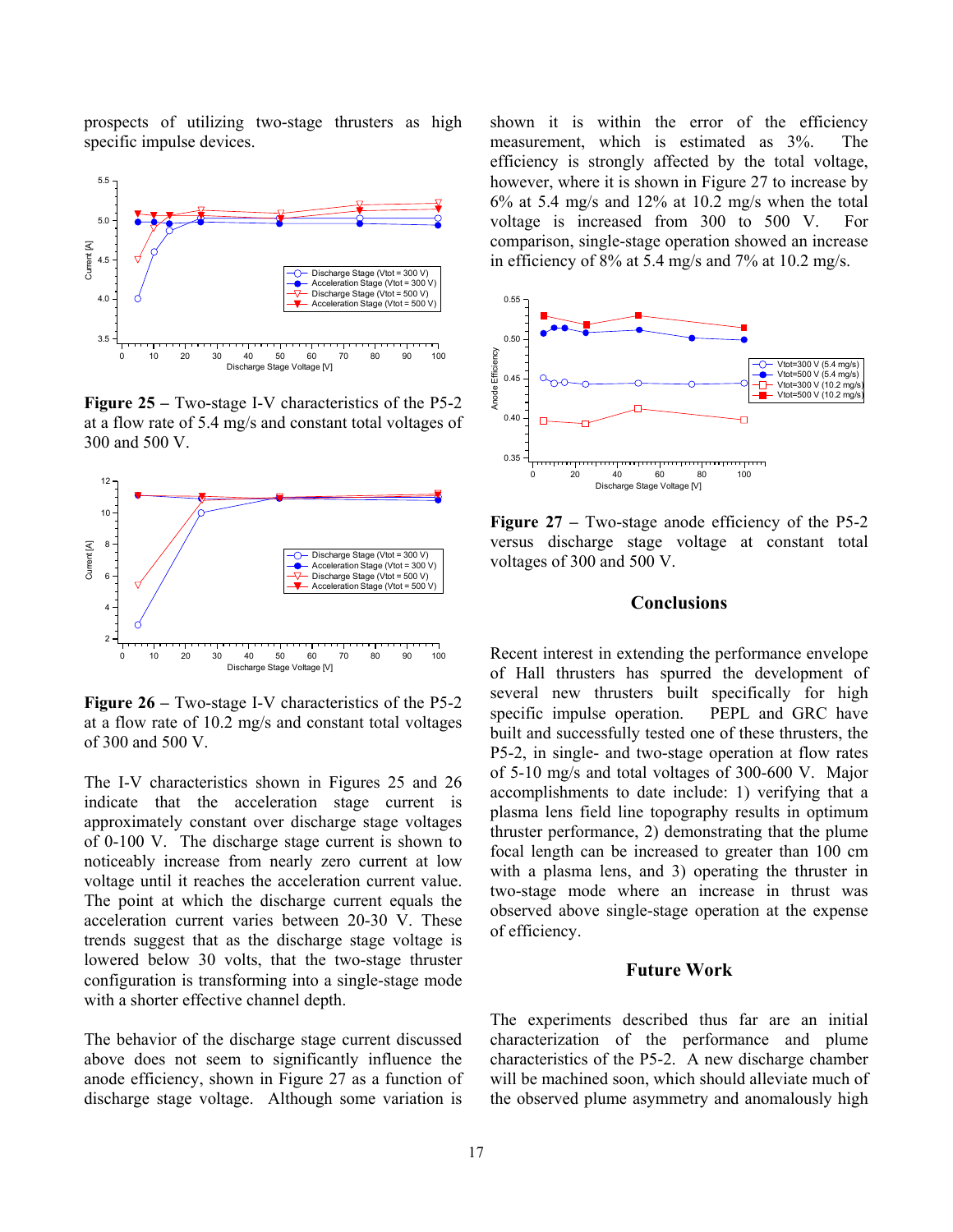discharge currents that were sometimes observed, especially at flow rates above 10 mg/s. Active heating of the  $LaB<sub>6</sub>$  electrode is also planned, so that emission of a higher electron current density from the electrode may be achieved. Finally, the trim coil, which failed very early in these experiments due to an anode short, will be re-wrapped so that the effectiveness of the coil can be determined.

Upon the completion of these changes, a series of investigations is planned at voltages in the range of 0.5-2.0 kV. Power supply limitations prohibited the initial test series from exploring this range. The behavior of this thruster in single- and two-stage operation will again be considered by evaluating the performance and plume characteristics. Interior diagnostics using a high-speed probe system and energy measurements of the plume are planned as well.

## **Acknowledgements**

We would like to dedicate this paper to the victims and their families of the terrorist attacks on the United States of America on September 11, 2001. Completing this manuscript during the week of the attacks was difficult, as it suddenly did not seem to be as important as it once did. Our hearts and prayers go out to all those who have been forever changed by this senseless tragedy.

Additionally, we would like to thank everyone that participated in the planning and construction of this thruster. These people include: C. Redding of GRC for assistance with engineering drawings, the TID personnel at GRC that helped prepare the thruster and two-stage power racks, and the departmental technical staff and other graduate students at PEPL for help in maintaining the facilities. A special debt of gratitude goes out to: E. Hartman for his tireless devotion in ensuring that the thruster was properly assembled and for the machining of some of the components, to the Dept. of Aerospace Engineering machinist T. Larrow for providing us with the components of the magnetic circuit to a precision we did not believe possible, and fellow graduate student M. Walker for the hours spent troubleshooting this thruster and assistance with some of the experiments described in this paper. The authors would like to acknowledge the support of this research by NASA through contract NGT3-52349 and

NAG3-2307 (Robert Jankovsky, technical monitor for both grants).

## **References**

- 1. Deininger, W. D., "Advanced Propulsion System Options for Geostationary Satellites," AIAA-94-3001, June 1994.
- 2. Oleson, S. R., "Electric Propulsion for Low Earth Orbit Communications Satellites," IEPC-97-102, 25<sup>th</sup> International Electric Propulsion Conference, Cleveland, OH, Aug 24-28, 1997.
- 3. Oleson, S. R., Myers, R. M., "Advanced Propulsion for Geostationary Orbit Insertion and North-South Station Keeping," Journal of Spacecraft and Rockets, Vol. 34, No. 1, pp. 22-28, Jan-Feb 1997.
- 4. Gefert, L. P., Hack, K. J., "Options for the Human Exploration of Mars Using Solar Electric Propulsion," AIP Conference Proceedings, No. 458, pp. 1275-1280, STAIF-99, Nov 1999.
- 5. Oleson, S. R., Benson, S. W., "Electric Propulsion for International Space Station Reboost: A Fresh Look," AIAA-2001-3644,  $37<sup>th</sup>$  Joint Propulsion Conference, Salt Lake City, UT, July 8-11, 2001.
- 6. Oleson, S. R., "Mission Advantages of Constant Power, Variable Isp Electrostatic Thrusters," AIAA-2000- 3413, 36<sup>th</sup> Joint Propulsion Conference, Huntsville, AL, July 17-19, 2000.
- 7. Kaufman, H. R., "Technology of Closed-Drift Thrusters," AIAA Journal, Vol. 23, No. 1, pp. 78-87, January 1985.
- 8. Kim, V., "Main Physical Features and Processes Determining the Performance of Stationary Plasma Thrusters," Journal of Propulsion and Power, Vol. 14, No. 5, Sept-Oct, 1998, pp. 736-743.
- 9. Jankovsky, R. S., McLean, C., McVey, J., "Preliminary Evaluation of a 10 kW Hall Thruster," AIAA-99-0456, 37<sup>th</sup> Aerospace Sciences Meeting and Exhibit, Reno, NV, Jan 11-14, 1999.
- 10. Mason, L.S., Jankovsky, R.S., Manzella, D.H., "1000 Hours of Testing on a 10 Kilowatt Hall Effect Thruster," AIAA-2001-3773, 37th Joint Propulsion Conference, Salt Lake City, UT, July 8-11, 2001.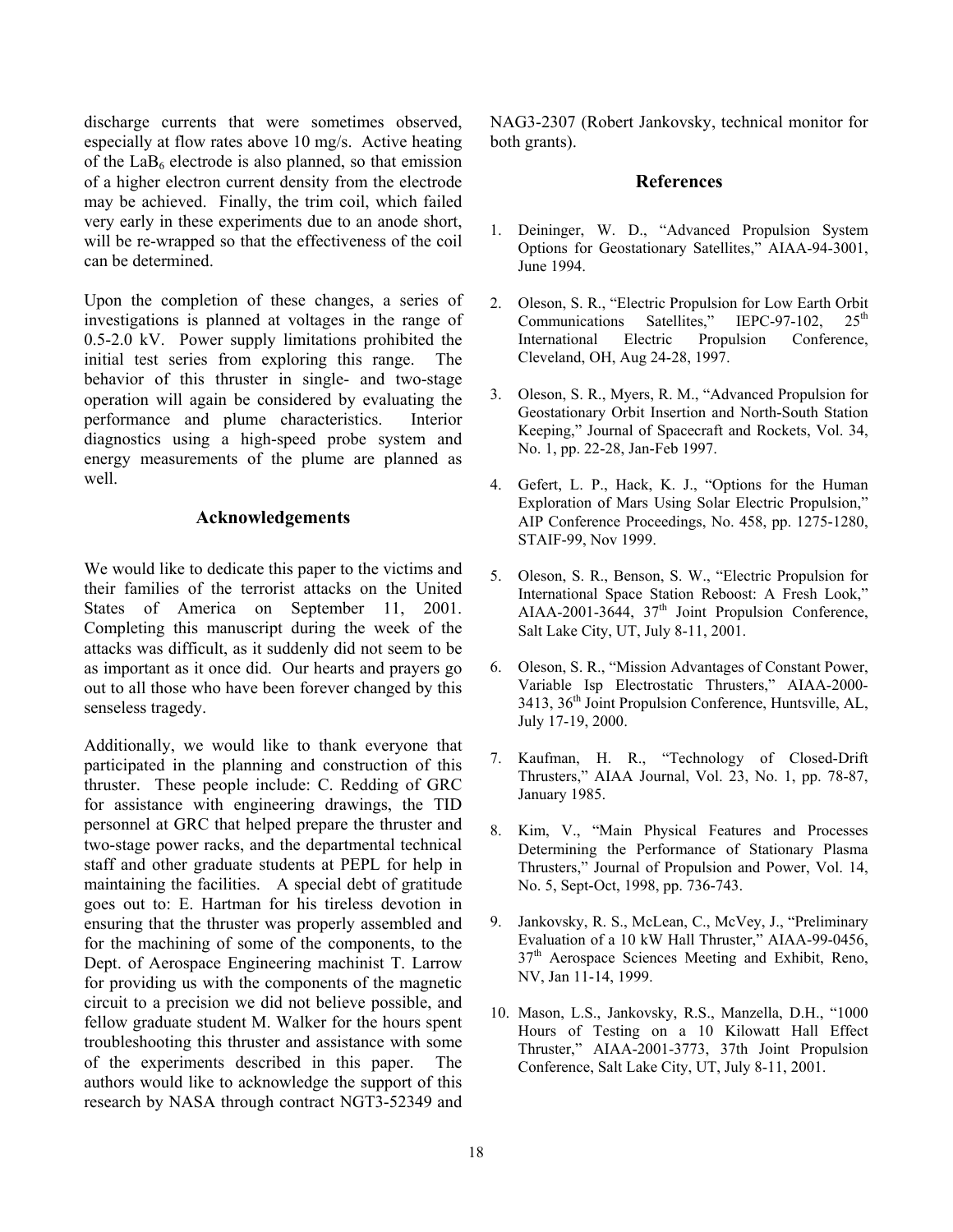- 11. King, D., Tilley, D, Aadland, R., Nottingham, K., Smith, R., Roberts, C., Hruby, V., Pote, B., Monheiser, J., "Development of the BPT Family of U.S.-Designed Hall Current Thrusters for Commercial LEO and GEO Applications," AIAA-98-3338,  $34<sup>th</sup>$  Joint Propulsion Conference, Cleveland, OH, July 13-15, 1998.
- 12. Hargus, W., Fife, J., Mason, L., Jankovsky, R, Haag, T., Pinero, L., Snyder, J., "Preliminary Performance Results of the High Performance Hall System SPT-140," AIAA-2000-3250, 36<sup>th</sup> Joint Propulsion Conference, Huntsville, AL, July 17-19, 2000.
- 13. McLean, C. H., McVey, J.B., Schappell, D.T., "Testing of a U.S.-Built HET System for Orbit Transfer Applications," AIAA-99-2574,  $35<sup>th</sup>$  Joint Propulsion Conference, Los Angeles, CA, June 20-24, 1999.
- 14. Sankovic, J. M., Manzella, D. H., Osborn, M. F., "RHETT2/EPDM Development Testing," IEPC-97- 102, 25<sup>th</sup> International Electric Propulsion Conference, Cleveland, OH, Aug 24-28, 1997.
- 15. Jankovsky, R. S., Jacobson, D. T., Mason, L. S., Rawlin, V. K., Mantenieks, M. A., Manzella, D. H., Hofer, R. R., Peterson, P. Y., "NASA's Hall Thruster Program," AIAA-2001-3888,  $37<sup>th</sup>$  Joint Propulsion Conference, Salt Lake City, UT, July 8-11, 2001.
- 16. King, D. Q., de Grys, K. H., Jankovsky, R., "Multi-Mode Hall Thruster Development," AIAA-2001-3778,  $37<sup>th</sup>$  Joint Propulsion Conference, Salt Lake City, UT, July 8-11, 2001.
- 17. Jacobson, D. T., Jankovsky, R. S., Rawlin, V. K., Manzella, D. H., "High Voltage TAL Performance," AIAA-2001-3777, 37<sup>th</sup> Joint Propulsion Conference, Salt Lake City, UT, July 8-11, 2001.
- 18. Manzella, D. H., Jacobson, D. T., Jankovsky, R. S., "High Voltage SPT Performance," AIAA-2001-3774, 37th Joint Propulsion Conference, Salt Lake City, UT, July 8-11, 2001.
- 19. Haas, J.M., Gulczinski III, F.S., Gallimore, A.D., "Performance Characteristics of a 5 kW Laboratory Hall Thruster," AIAA Paper 97-3503, 34<sup>th</sup> Joint Propulsion Conference, Cleveland, OH, July 1998.
- 20. Garner, C. E., Brophy, J. R., Polk, J. E., Semenkin, S., Garkusha, V., Tverdokhlebov, S., Marrese, C., "Experimental Evaluation of a Russian Anode Layer Thruster," 3rd Russian-German Conference on Electric Propulsion Engines and their Technical Applications, Stuttgart, Germany, July 19-23, 1994.
- 21. Grishin, S. D., Erofeev, V. S., Zharinov, A. V., Naumkin, V. P., Safronov, I. N., "Characteristics of a Two-Stage Ion Accelerator with an Anode Layer," Journal of Applied Mathematics and Technical Physics, No. 2, pp. 28-36, Mar-Apr 1978.
- 22. Antipov, A. T., Grushkevyc, A. D., Ignatenko, V. V., Kapulkyn, A. M., Prysniakov, V. F., Stacenko, V. V., "Two-Stage Accelerator with Closed Drift of Electrons," Abstracts for IV All-Union Conference on Plasma Accelerators and Ion Injectors, Moscow, pp. 66-67, 1978.
- 23. Bardadimov, N. A., Ivashkin, A. B., Leskov, L. V., Trofimov, A. V., "Hybrid Accelerator with Closed Drift of Electrons, Abstracts for IV All-Union Conference on Plasma Accelerators and Ion Injectors, Moscow, pp. 68-69, 1978.
- 24. Yerofiev, V. S., Safronov, I. N., "Working Features of Two-Stage Accelerator with Anode Layer on Cesium," Abstracts for IV All-Union Conference on Plasma Accelerators and Ion Injectors, Moscow, pp. 27-28, 1978.
- 25. Mironov, O. N., "Investigation of Working Characteristics on Thruster Stage on Cesium in Two-Stage Thruster with Anode Layer," Abstracts for IV All-Union Conference on Plasma Accelerators and Ion Injectors, Moscow, pp. 29-30, 1978.
- 26. Kovrizhko, A. F., Safronov, I. N., Semenkin, A. V., "Investigation of the Operation of a Two-Stage Accelerator with an Anode Layer with One Electrical Power Supply," Zhurnal Prikladnoi Mekhaniki i Tekhnicheskoi Fiziki, No. 6, pp. 48-51, December, 1982.
- 27. Demidenko, I. I., Lomino, N. S., Morozov, A. I., Ovcharenko, V. D., Padalka, V. G., "Two-Stage Hall-Current Plasma Accelerator," Soviet Journal of Plasma Physics, Vol. 3, No. 1, pp. 31-33, Jan-Feb, 1977.
- 28. Tverdokhlebov, S.O., "Study of Double-Stage Anode Layer Thruster Using Inert Gases," IEPC-93-232, 23<sup>rd</sup> International Electric Propulsion Conference, Seattle, WA, Sept 13-16, 1993.
- 29. Tverdokhlebov, S. O., Garkusha, V. I, "High-Voltage Mode of a TAL Thruster Operation," IEPC-97-023, 25<sup>th</sup> International Electric Propulsion Conference, Cleveland, OH, Aug 24-28, 1997.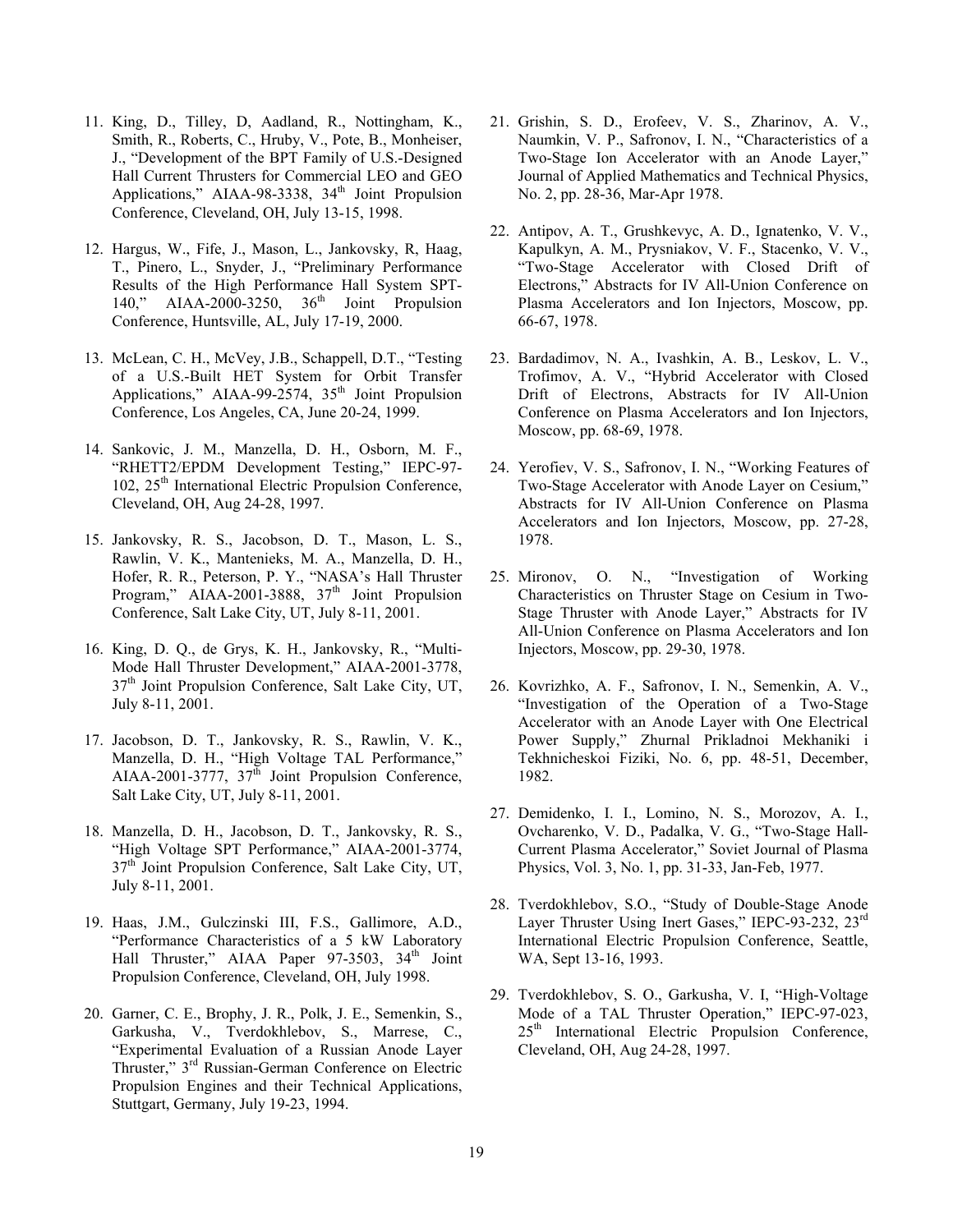- 30. Jacobson, D., Jankovsky R., "Performance Evaluation of a 50 kW Hall Thruster," AIAA-99-0457,  $37<sup>th</sup>$ Aerospace Sciences Meeting and Exhibit, Reno, NV, Jan 11-14, 1999.
- 31. Yamagiwa, Y., Kuriki, K., "Performance of Double-Stage-Discharge Hall Ion Thruster," Journal of Propulsion, Vol. 7, No. 1, Jan-Feb 1991, pp. 65-70.
- 32. Fisch, N. J., Raitses, Y., Litvak, A. A., Dorf, L. A, "Design and Operation of Hall Thruster with Segmented Electrodes," AIAA-99-2572, 35<sup>th</sup> Joint Propulsion Conference, Los Angeles, CA, June 20-24, 1999.
- 33. Fisch, N. J., Raitses, Y., Litvak, A. A., Dorf, L. A, "Segmented Electrode Hall Thruster Operation in Single and Two Stage Regimes," IEPC-99-101,  $26<sup>th</sup>$ International Electric Propulsion Conference, Kitakyushu, Japan, October 17-21, 1999.
- 34. Raitses, Y., Dorf, L. A., Litvak, A. A., Fisch, N. J., "Parametric Investigations of Segmented Electrode Hall Thruster," IEPC-99-245, 26<sup>th</sup> International Electric Propulsion Conference, Kitakyushu, Japan, October 17- 21, 1999.
- 35. Raitses, Y., Dorf, L. A., Litvak, A. A., Fisch, N. J., "Plume Reduction in Segmented Electrode Hall Thruster," Journal of Applied Physics, Vol. 88, No. 3, pp. 1263-1270, Aug 1, 2000.
- 36. Fisch, N. J., Raitses, Y., Dorf, L. A, Litvak, A. A., "Variable Operation of Hall thruster with Multiple Segmented Electrodes," Journal of Applied Physics, Vol. 89, No. 4, pp. 2040-2046, Feb 15, 2001.
- 37. Raitses, Y., Staack, D., Smirnov, A., Litvak, A. A., Dorf, L. A., Graves, T., Fisch, N. J., "Studies of Non-Conventional Configuration Closed Electron Drift Thrusters," AIAA-2001-3776,  $37<sup>th</sup>$  Joint Propulsion Conference, Salt Lake City, UT, July 8-11, 2001.
- 38. Beal, B. E., Gallimore, A. D., "Development of the Linear Gridless Ion Thruster," AIAA-2001-3649,  $37<sup>th</sup>$ Joint Propulsion Conference, Salt Lake City, UT, July 8-11, 2001.
- 39. Williams, G.J., Smith, T.B., Gulczinski, F.S., Beal, B.E., Gallimore, A.D., Drake, R.P., "Laser Induced Fluorescence Measurement of Ion Velocities in the Plume of a Hall Effect Thruster," AIAA-99-2424, 35<sup>th</sup> Joint Propulsion Conference, Los Angeles, CA, June 20-24, 1999.
- 40. Gulczinski, F.S., and Gallimore, A.D., "Near-Field Ion Energy and Species Measurements of a 5-kW Hall Thruster," Journal of Propulsion and Power, Vol. 17, No.2, pp. 418-427, March-April, 2001.
- 41. Hofer, R.R., Haas, J.M., Peterson, P.Y., Martinez, R.A., Gallimore, A.D., "Optimization of Hall Thruster Magnetic Field Topography," ICOPS-00-5P02, 27<sup>th</sup> IEEE International Conference on Plasma Science (ICOPS) New Orleans, LA June 4-7, 2000.
- 42. Haas, J.M., "Low-perturbation Interrogation of the Internal and Near-field Plasma Structure of a Hall Thruster Using a High-Speed Probe Positioning System," Ph.D. Dissertation, University of Michigan, 2001.
- 43. Valentian, D., Bugrova, A., Morozov, A., "Development Status of the SPT MK II Thruster," IEPC-93-223, 23rd International Electric Propulsion Conference, Seattle, WA, Sept 13-16, 1993.
- 44. Gavryshin, V. M., Kim, V., Kozlov, V. I., Maslennikov, N. A., "Physical and Technical Bases of the Modern SPT Development," 24th International Electric Propulsion Conference, Moscow, Russia, Sept 19-23, 1995.
- 45. Belikov, M. B., Gorshkov, O. A., Rizakhanov, R. N., Shagayda, A. A., "Hall-Type Low- and Mean-Power Thrusters Output Parameters," AIAA-99-2571, 35<sup>th</sup> Joint Propulsion Conference, Los Angeles, CA, June 20-24, 1999.
- 46. Morozov, A. I., Esipchuk, Y. V., Kapulkin, A. M., Nevrovskii, V. A., Smirnov, V. A., "Effect of the Magnetic Field on a Closed-Electron-Drift Accelerator," Soviet Physics – Technical Physics, Vol. 17, No. 3, pp. 482-487, Sept, 1972.
- 47. Morozov, A. I., Esipchuk, Y. V, Tilinin, G. N., Trofimov, A. V., Sharov, Y. A., Shchepkin, G. Y., "Plasma Accelerator with Closed Electron Drift and Extended Acceleration Zone," Soviet Physics – Technical Physics, Vol. 17, No. 1, pp. 38-45, July, 1972.
- 48. Bugeat, J. P., Koppel, C., "Development of a Second Generation of SPT," IEPC-95-35,  $24<sup>th</sup>$  International Electric Propulsion Conference, Moscow, Russia, Sept 19-23, 1995.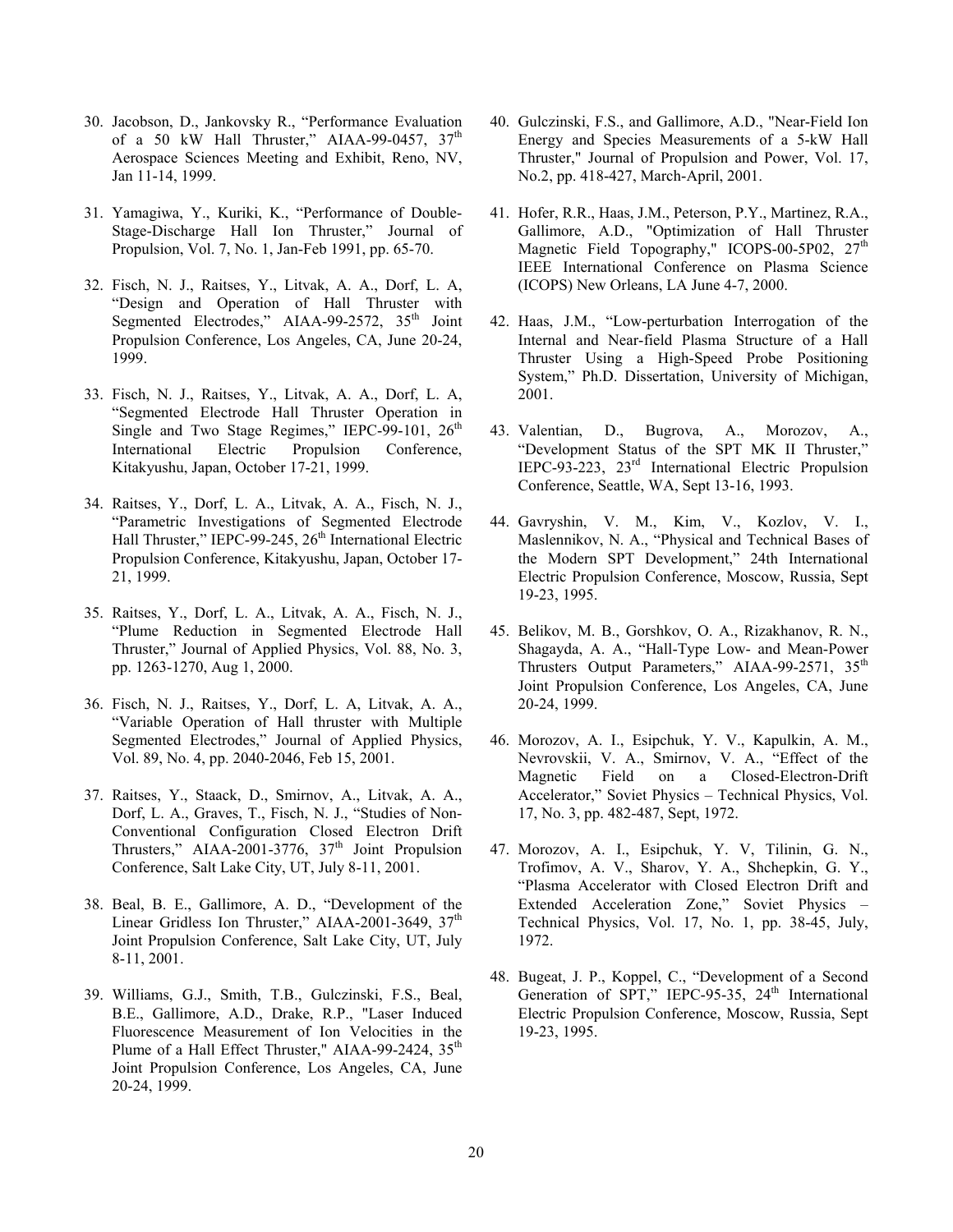- 49. Kim, V., Grdlichko, D., Kozlov, V., Lazurenko, A., Popov, G., Skrylnikov, A., Day, M., "SPT-115 Development and Characterization," AIAA-99-2568, 35<sup>th</sup> Joint Propulsion Conference, Los Angeles, CA, June 20-24, 1999.
- 50. Gulczinski, F.S., "Examination of the Structure and Evolution of Ion Energy Properties of a 5 kW Class Laboratory Hall Effect Thruster at Various Operational Conditions," Ph.D. Dissertation, University of Michigan, 1999.
- 51. Hofer, R. R., Peterson, P. Y., Gallimore, A. D., "Characterizing Vacuum Facility Backpressure Effects on the Performance of a Hall Thruster," IEPC-01-045,  $27<sup>th</sup>$  International Electric Propulsion Conference, Pasadena, CA, Oct 14-19, 2001.
- 52. Chen, C., Magnetism and Metallurgy of Soft Magnetic Materials, Dover Publications, New York, 1986.
- 53. Jiles, D., Introduction to Magnetism and Magnetic Materials, Chapman & Hall, London, 1991.
- 54. Dushman, S., *Scientific Foundations of Vacuum Technique*, Vol. 4, Wiley, New York, 1958.
- 55. Hofer, R. R, Walker, M. L., Gallimore, A. D., "A Comparison of Nude and Collimated Faraday Probes for Use with Hall Thrusters," IEPC-01-020,  $27<sup>th</sup>$ International Electric Propulsion Conference, Pasadena, CA, Oct 14-19, 2001.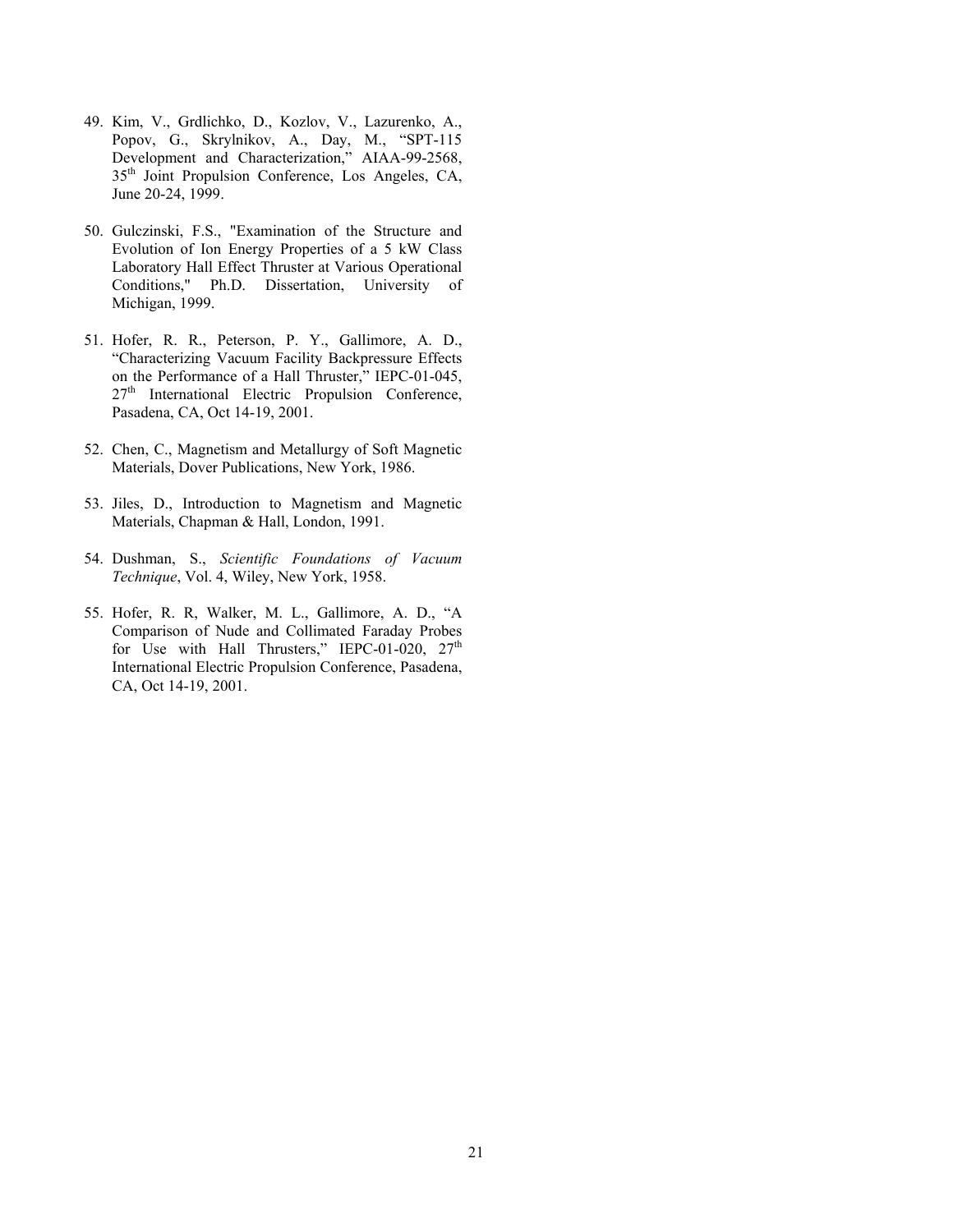## **Appendix**

| Discharge |       | Power   | Flow Rate (mg/s) |       | Inner Mag.    |      | Outer Mag.    |                      | Cath. Heater |      | $Vc-g$  | Press-Avg   | Thrust | Anode Isp | Anode |
|-----------|-------|---------|------------------|-------|---------------|------|---------------|----------------------|--------------|------|---------|-------------|--------|-----------|-------|
| Vd(V)     | Id(A) | (Watts) | Anode            | Cath. | Volts<br>Amps |      | Volts<br>Amps |                      | Volts        | Amps | (V)     | $(Torr-Xe)$ | (mN)   | (sec)     | Eff   |
| 299.9     | 4.86  | 1458    | 5.37             | 0.60  | 4.67          | 2.24 | 2.598         | 1.01                 | 6.4          | 6.00 | $-20.8$ | 3.4E-06     | 85.9   | 1630      | 0.47  |
| 400       | 4.76  | 1904    | 5.34             | 0.60  | 5.20          | 2.50 | 3.249         | .26                  | 6.4          | 6.00 | $-21.6$ | 3.4E-06     | 101.7  | 1942      | 0.51  |
| 500       | 5.00  | 2500    | 5.46             | 0.60  | 7.51          | 3.51 | 3.92          | $\left  .51 \right $ | 6.4          | 6.00 | $-21.4$ | 3.4E-06     | 116.8  | 2182      | 0.50  |
| 600       | 5.24  | 3144    | 5.33             | 0.60  | 7.88          | 3.51 | 7.91          | 2.95                 | 6.4          | 6.00 | $-21.8$ | 3.4E-06     | 131.1  | 2507      | 0.51  |
| 300.0     | 9.92  | 2976    | 10.21            | 0.60  | 8.75          | 4.00 | 5.20          | 2.01                 | 7.5          | 6.00 | $-20.2$ | 5.7E-06     | 174.7  | 1743      | 0.50  |
| 400       | 9.98  | 3992    | 10.22            | 0.60  | 10.53         | 4.51 | 5.24          | 2.01                 | 7.6          | 6.00 | $-20.8$ | 5.7E-06     | 212.4  | 2118      | 0.55  |
| 500       | 10.04 | 5020    | 10.18            | 0.60  | 12.44         | 5.01 | 5.28          | 2.01                 | 7.6          | 6.00 | $-20.9$ | 5.7E-06     | 238.9  | 2391      | 0.56  |
| 600       | 10.18 | 6108    | 10.23            | 0.60  | 18.02         | 6.51 | 6.81          | 2.53                 | 7.6          | 6.00 | $-22.1$ | 5.9E-06     | 268.3  | 2673      | 0.58  |

**Table 1** – P5 performance data.

**Table 2** – P5-2 single-stage performance data (5.4 mg/s).

| Discharge |       | Power   | Flow Rate (mg/s) |       | Inner Mag. |      | Outer Mag. |      | Iim/Iom | Cath. Heater |              | Vc-g    | Press-Avg   | Thrust | Anode Isp | Anode |
|-----------|-------|---------|------------------|-------|------------|------|------------|------|---------|--------------|--------------|---------|-------------|--------|-----------|-------|
| Vd(V)     | Id(A) | (Watts) | Anode            | Cath. | Volts      | Amps | Volts      | Amps |         | Volts        | Amps         | (V)     | $(Torr-Xe)$ | (mN)   | (sec)     | Eff   |
| 300.2     | 4.66  | 1399    | 5.37             | 0.76  | 7.56       | 2.00 | 6.01       | 1.40 | 1.43    | $\mathbf{0}$ | $\mathbf{0}$ | $-23.2$ | 3.80E-06    | 83.1   | 1578      | 0.46  |
| 300.1     | 4.72  | 1416    | 5.37             | 0.76  | 9.47       | 2.50 | 7.76       | 1.79 | 1.40    | $\mathbf{0}$ | $\mathbf{0}$ | $-23.0$ | 3.80E-06    | 83.8   | 1591      | 0.46  |
| 300.0     | 4.80  | 1440    | 5.37             | 0.76  | 6.60       | 1.74 | 5.40       | 1.24 | 1.40    | $\mathbf{0}$ | $\mathbf{0}$ | $-22.7$ | 3.80E-06    | 81.8   | 1553      | 0.43  |
| 300.2     | 4.64  | 1393    | 5.37             | 0.76  | 7.57       | 2.00 | 5.25       | 1.20 | 1.67    | $\mathbf{0}$ | $\mathbf{0}$ | $-24.0$ | 3.80E-06    | 81.2   | 1541      | 0.44  |
| 300.1     | 4.70  | 1410    | 5.37             | 0.76  | 7.56       | 2.00 | 6.99       | 1.60 | 1.25    | $\mathbf{0}$ | $\mathbf{0}$ | $-23.2$ | 3.80E-06    | 81.8   | 1553      | 0.44  |
| 300.2     | 4.68  | 1405    | 5.37             | 0.76  | 8.46       | 2.24 | 6.13       | 1.40 | 1.60    | $\mathbf{0}$ | $\mathbf{0}$ | $-23.8$ | 3.80E-06    | 81.8   | 1553      | 0.44  |
| 300.3     | 4.96  | 1489    | 5.37             | 0.76  | 6.23       | 1.65 | 6.14       | 1.40 | 1.18    | $\mathbf{0}$ | $\mathbf{0}$ | $-21.3$ | 3.80E-06    | 79.8   | 1515      | 0.40  |
| 400       | 4.54  | 1816    | 5.34             | 0.76  | 8.72       | 2.27 | 7.51       | 1.60 | 1.42    | $\mathbf{0}$ | $\mathbf{0}$ | $-21.6$ | 3.80E-06    | 101.4  | 1936      | 0.53  |
| 400       | 4.66  | 1864    | 5.46             | 0.76  | 8.56       | 2.24 | 7.37       | 1.61 | 1.39    | $\mathbf{0}$ | $\mathbf{0}$ | $-21.9$ | 3.80E-06    | 102.4  | 1912      | 0.52  |
| 400       | 4.66  | 1864    | 5.46             | 0.76  | 8.78       | 2.24 | 6.50       | 1.40 | 1.60    | $\mathbf{0}$ | $\mathbf{0}$ | $-21.5$ | 3.80E-06    | 99.1   | 1851      | 0.48  |
| 400       | 4.90  | 1960    | 5.46             | 0.76  | 11.52      | 2.99 | 9.81       | 2.14 | 1.40    | $\mathbf{0}$ | $\mathbf{0}$ | $-22.6$ | 3.80E-06    | 104.4  | 1949      | 0.51  |
| 500       | 4.72  | 2360    | 5.46             | 0.76  | 9.22       | 2.50 | 7.88       | 1.77 | 1.41    | $\Omega$     | $\theta$     | $-20.6$ | 3.80E-06    | 117.6  | 2195      | 0.54  |
| 500       | 4.82  | 2410    | 5.46             | 0.76  | 7.40       | 2.00 | 6.25       | 1.40 | 1.43    | $\Omega$     | $\theta$     | $-22.8$ | 3.80E-06    | 118.9  | 2219      | 0.54  |
| 500       | 4.76  | 2380    | 5.46             | 0.76  | 11.16      | 299  | 9.61       | 2.14 | 1.40    | $\Omega$     | $\theta$     | $-21.5$ | 3.80E-06    | 116.9  | 2183      | 0.53  |
| 500       | 4.70  | 2350    | 5.46             | 0.76  | 9.39       | 2.50 | 9.06       | 2.01 | 1.24    | $\mathbf{0}$ | $\Omega$     | $-20.8$ | 3.80E-06    | 118.2  | 2207      | 0.54  |
| 500       | 4.70  | 2350    | 5.46             | 0.76  | 9.42       | 2.50 | 9.40       | 2.08 | 1.20    | $\theta$     | $\theta$     | $-20.7$ | 3.80E-06    | 117.6  | 2195      | 0.54  |
| 500       | 4.72  | 2360    | 5.46             | 0.76  | 9.44       | 2.51 | 7.08       | 1.56 | 1.61    | $\mathbf{0}$ | $\mathbf{0}$ | $-21.0$ | 3.80E-06    | 116.2  | 2170      | 0.52  |
| 500       | 4.74  | 2370    | 5.46             | 0.76  | 8.03       | 2.12 | 8.08       | 1.78 | 1.19    | $\mathbf{0}$ | $\mathbf{0}$ | $-21.0$ | 3.80E-06    | 118.2  | 2207      | 0.54  |
| 500       | 4.72  | 2360    | 5.46             | 0.76  | 10.75      | 2.83 | 8.10       | 1.78 | 1.59    | $\mathbf{0}$ | $\mathbf{0}$ | $-21.2$ | 3.80E-06    | 115.6  | 2158      | 0.52  |
| 600       | 4.68  | 2808    | 5.33             | 0.76  | 11.63      | 3.00 | 10.07      | 2.14 | 1.40    | $\mathbf{0}$ | $\mathbf{0}$ | $-20.4$ | 3.80E-06    | 127.8  | 2444      | 0.55  |
| 600       | 4.70  | 2820    | 5.33             | 0.76  | 10.70      | 2.74 | 9.29       | 1.96 | 1.40    | $\mathbf{0}$ | $\mathbf{0}$ | $-19.9$ | 3.80E-06    | 128.5  | 2457      | 0.55  |
| 600       | 4.78  | 2868    | 5.46             | 0.76  | 11.67      | 3.00 | 11.65      | 2.52 | 1.19    | $\mathbf{0}$ | $\mathbf{0}$ | $-20.5$ | 3.80E-06    | 128.8  | 2404      | 0.53  |
| 600       | 4.84  | 2904    | 5.46             | 0.76  | 11.62      | 3.00 | 9.85       | 2.13 | 1.41    | $\mathbf{0}$ | $\mathbf{0}$ | $-20.3$ | 3.80E-06    | 128.8  | 2404      | 0.52  |